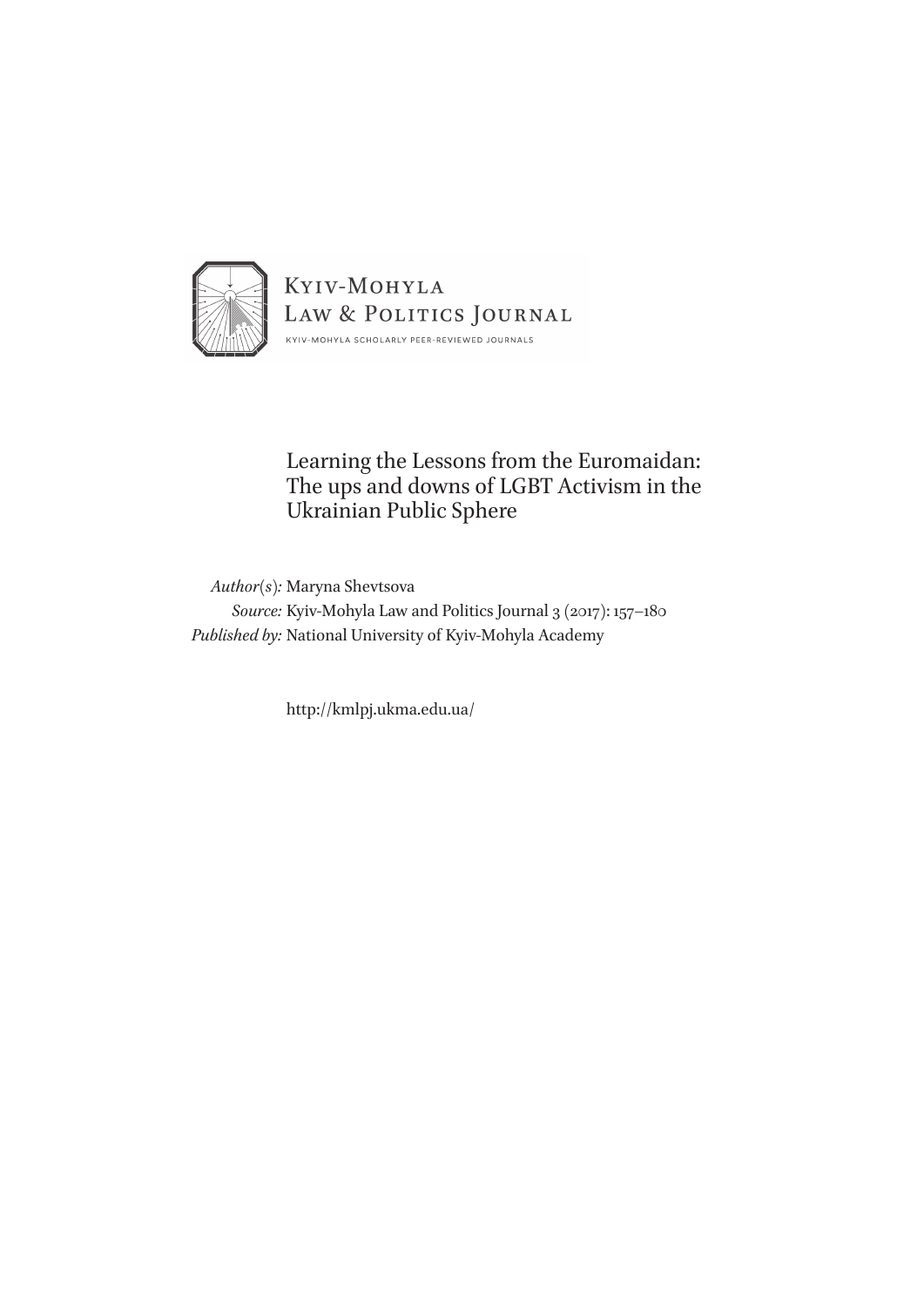# **Learning the Lessons from the Euromaidan: The ups and downs of LGBT Activism in the Ukrainian Public Sphere**

### **Maryna Shevtsova**

Institute for Euro-Atlantic Cooperation Humboldt University

#### **Abstract**

This paper addresses the growing visibility of LGBT civil society organizations in Ukraine's political sphere after the Euromaidan. Drawing on the data collected through in-depth, semistructured interviews; participant observations; and an analysis of social media, this study answers this question: How did Ukrainian LGBT groups reshape their political strategies after the Euromaidan?

The Euromaidan was an anti-government, citizens' protest that began in November 2013 in response to the government's unlawful actions. During it, Ukrainian LGBT activists strategically decided to keep their presence in the protest camp invisible. Though this helped to avoid conflicts, the LGBT movement's hopes for reforms in sexual minorities' rights after the Euromaidan remained unfulfilled. This article illuminates how the LGBT activists' approach to the public sphere in post-Euromaidan Ukraine has changed. It argues that the LGBT movement's disillusion over the new government's lack of support triggered a wave of LGBT activism that has resulted in new political strategies. Despite the visible backlash against sexual minorities in 2014–2015, Ukraine's current turmoil has given the LGBT movement opportunities for political alliances and transnational activism that have seemed to have borne fruit.

**Key Words:** European Union, Ukraine, civil society organizations, LGBT, Euromaidan.

# $\mathcal{D}$

# **Introduction**

November 2015 was marked by an important development for the Ukrainian LGBT<sup>1</sup> movement. On November 12th, with 234 votes of 450, the Ukrainian parliament passed a much-contested amendment to the Ukrainian Labor Code. The amendment protected LGBT individuals against discrimination based on sexual orientation and gender identity. Its adoption was among the

<sup>1</sup> While I have decided to choose here LGBT abbreviation that stands for "lesbians, gay, bisexual, and trans people," it is worth-noting that this is not to claim that LGBT community in Ukraine is a homogenous group. Neither have all four groups been equally represented during the events discussed in this article. This paper abstains, however, from discussing the power structures and complex interactions within Ukrainian LGBT organizations for the sake of brevity and little relevance for the main argument.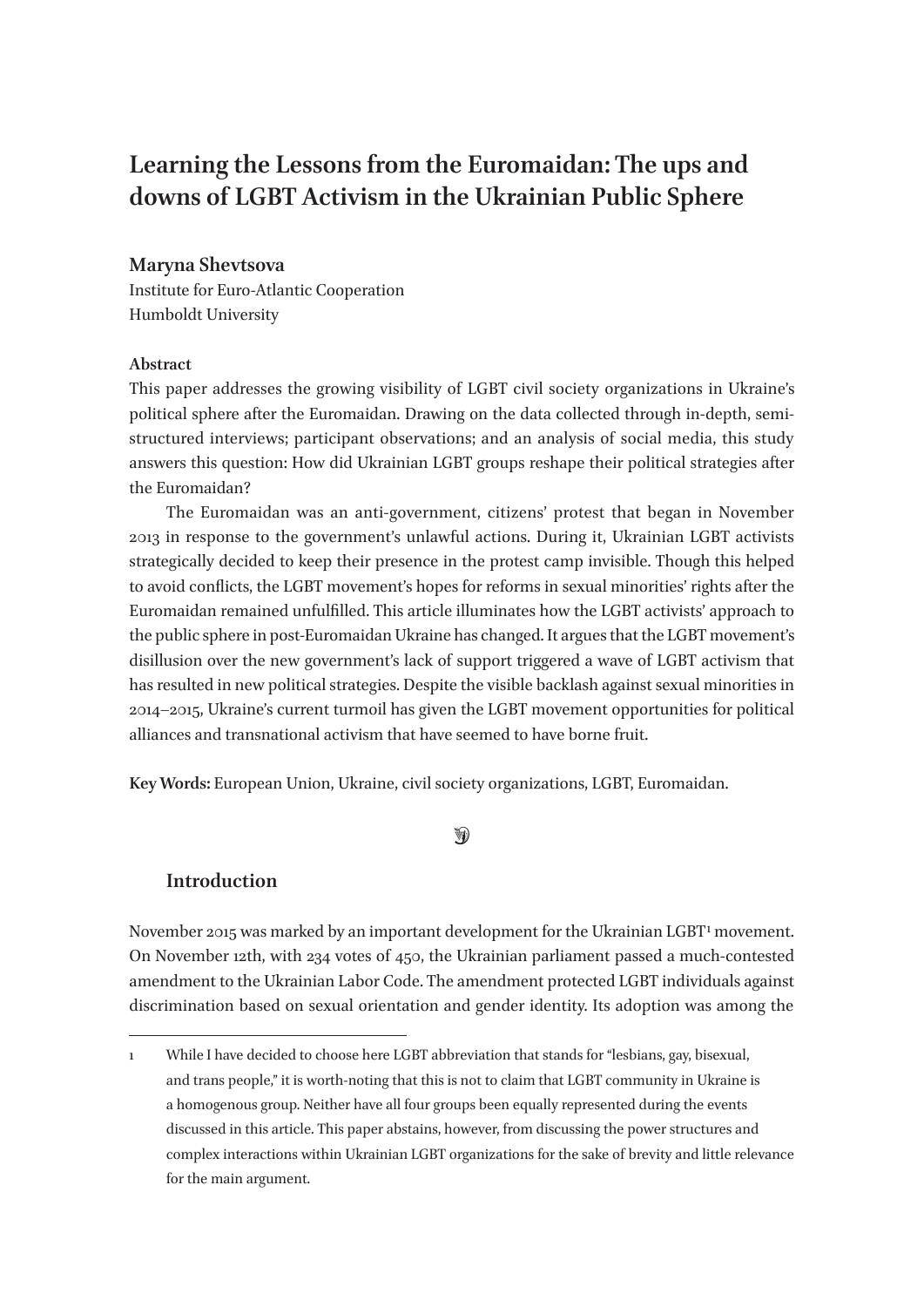prerequisites for visa-free travel by Ukrainians to the European Schengen area. And for the Ukrainian LGBT movement, it became an important milestone: it was the government's first legal action in support of LGBT rights since the decriminalization of homosexuality in 1991. Moreover, because its adoption resulted from pressure from European Union (EU) institutions and from Ukrainian civil society organizations (CSOs) joining efforts with pro-European members of Ukraine's parliament, it became one of the first examples of the Ukrainian LGBT movement's increasing political participation.

Three years earlier, it would have been impossible to envision this development. In 2012, Ukraine's parliament, following Russia's example, had passed in the first reading a bill banning "propaganda of homosexuality." In 2013, the then Prime Minister of Ukraine, Mykola Azarov, publicly justified the government's reluctance to sign an association agreement with the EU by falsely claiming the EU was pushing Ukraine to legalize same-sex marriages. Yet, by June 2016, after a peaceful Pride Parade in the centre of Kyiv, and supportive statements of Petro Poroshenko, Ukraine's President, regarding the rights of LGBT people, external observers started talking about increased support by Ukrainian authorities for LGBT rights.2 What has changed since then?

The anti-government protests in 2013–2014 in the centre of Kyiv referred to as the "Euromaidan" emerged as a mass mobilization of Ukrainians against the state security forces' violent dispersal of a peaceful gathering. The participants protested the decision of then President Yanukovych's government not to sign an association agreement with the EU and potentially to have closer ties with Russia. For the LGBT community in Ukraine, the Euromaidan turned out to be a pivotal moment. Being a part of the Euromaidan from its beginning, the members of LGBT organizations collectively decided to keep their presence in the protest camp invisible. They did this because of regular provocations arranged by some pro-Russian groups. These provocations were based on speculation about European integration prospects for Ukraine and LGBT rights being "imposed" by the West on Ukrainian society against national moral values. This article analyses the changes in the strategies of LGBT CSOs in Ukraine to answer the question how those have been reshaped after the Euromaidan.

To answer this question, the article engages with the interaction modes framework suggested by Holzhacker that explains the development of social movements as a gradual shift from morality politics to incremental change and, finally, to the high-politics mode.3 The study draws on the empirical data collected both by desk-work, including document and media analysis, and by field-work consisting of more than 30 semi-structured, in-depth interviews with

<sup>2</sup> Inna Shevchenko, "Kyiv Pride 2016: Why are Ukraine's Politicians Silent on Attacks against LGBT People?" *International Business Times*, June 11, 2016, accessed December 20, 2017, http://www.ibtimes. co.uk/kiev-pride‑2016-why-are-ukraines-politicians-silent-attacks-against-lgbt-people‑1564830; Matthias Williams and Natalia Zinets, "Praise from West after mostly Peaceful Kyiv Pride March," *Reuters*, June 12, 2016, accessed December 21, 2017, http://www.reuters.com/article/us-ukraine-prideparade-idUSKCN 0YY 0FD.

<sup>3</sup> Ronald L. Holzhacker, "National and Transnational Strategies of LGBT Civil Society Organizations in Different Political Environments: Modes of Interaction in Western and Eastern Europe for Equality," *Comparative European Politics* 10 (2010): 1–25.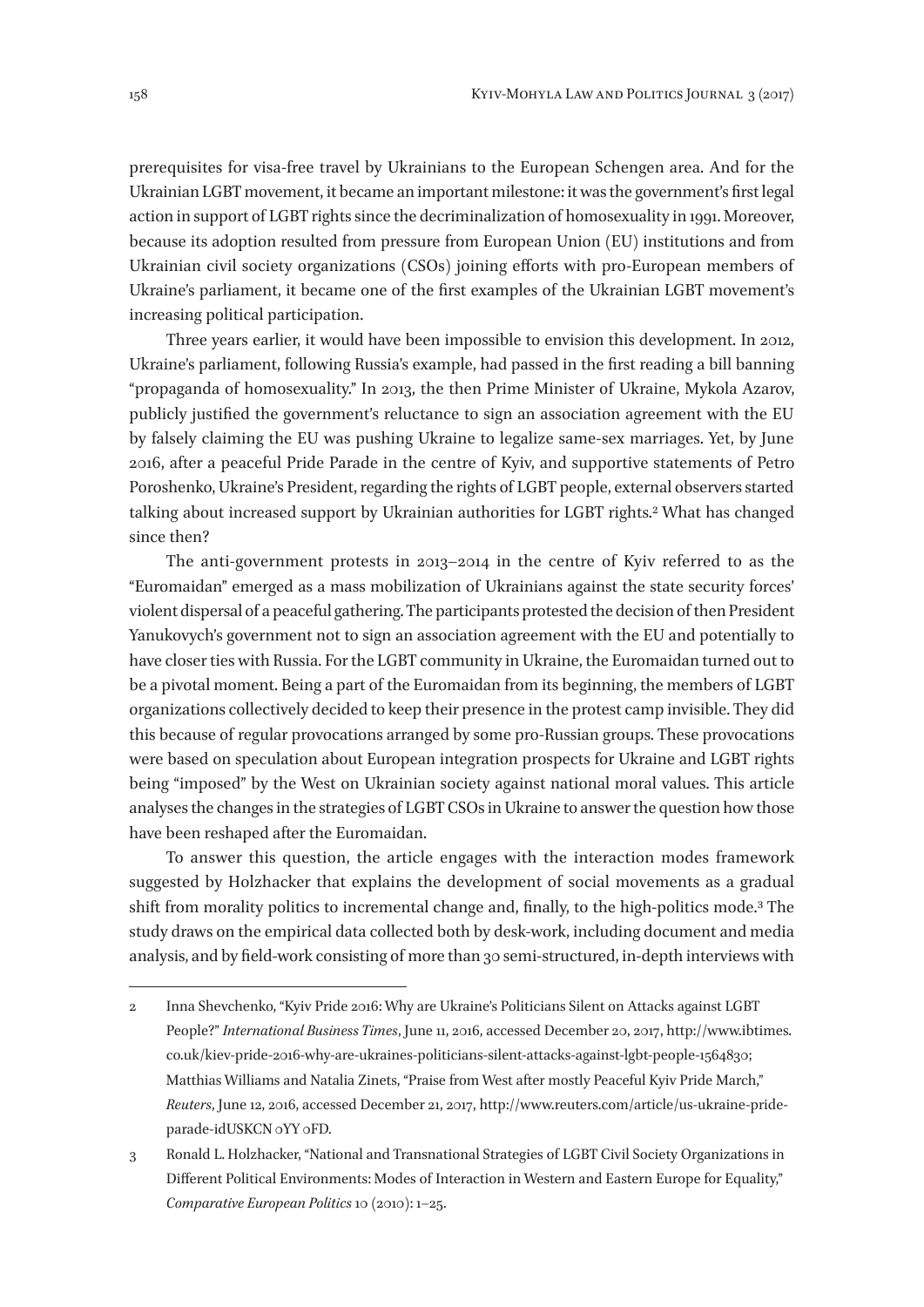LGBT activists, experts, and policy-makers. The interviews were conducted in Kyiv, Dnipro, and Berlin from 2013 through 2016. The interviews lasted from 30 to 90 minutes. The questions asked addressed the work of LGBT civil society organizations in Ukraine, the participation of LGBT activists in Euromaidan protests, the assistance of foreign donors (the EU, in particular), LGBT activists' interactions with political actors, and the interviewees' perceptions of attitudes towards LGBT people in Ukraine. The list of the interviews can be found in this article's appendix.

This article argues that the strategy of invisible participation proved effective in preventing conflicts with the right-wing radicals in the protest camp. However, strategy led to the role LGBT activists played in the protests being overlooked and the hopes of the community for the reforms for sexual minorities' rights after the Euromaidan being unfulfilled. These outcomes pushed the Ukrainian LGBT community to reconsider its strategies and to reshape the ways in which it negotiated its external environment. The persistent growth of the Ukrainian LGBT political activism that followed, supported by the incentives coming from the European institutions against a backdrop of a pro-Western government coming to power, resulted in obvious positive changes for LGBT rights in Ukraine.

This article, focusing on the changing interaction modes of Ukrainian LGBT civil society organizations, is structured as follows: First, I introduce the theoretical and conceptual framework used to study political action of LGBT groups in Ukraine. In the next two sections, I focus on the emergence of Ukrainian LGBT civil society organizations and their participation in the Euromaidan protests. I then explain how the mode of interaction of LGBT activist changed with the post-Euromaidan developments and conclude with the discussion of the political opportunities that the political instability in Ukraine in 2015 and 2016 created for LGBT movement.

# **Studying LGBT Civil Society Activism: Strategies and Interaction Modes**

In this section, I discuss the theoretical and conceptual framework employed in this article as well as the data-collection methods. My choice to make the Ukrainian LGBT movement's strategies the core of this article's argument draws on the substantial body of social movement literature presenting strategies as a way to better understand actors and their intentions<sup>4</sup> and to grasp the interactions among the intentions of a "variety of deliberate actors."<sup>5</sup> While social movement scholars pay a great deal of attention to studies of movements' strategies and tactics,<sup>6</sup> a conceptual agreement concerning the ultimate distinction between "strategy" and "tactic" has

<sup>4</sup> Federiko M. Rossi, "Conceptualizing Strategy Making in a Historical and Collective Perspective," in *Social Movements Dynamics. New Perspectives on Theory and Research from Latin America*, ed. Federiko M. Rossi and Marisa von Blow (London and New York: Routledge, 2016), 15.

<sup>5</sup> James Jasper, "¿De la estructura a la acción? La teoría de los movimientos socials de spués de los grandes paradigmas," *Sociologica* 27.75 (2012): 30.

<sup>6</sup> Donatella Della Porta and Mario Diani, *Social Movements. An Introduction* (Oxford, UK: Blackwell Publishing, 2006); Lee A. Smithey, "Social Movement Strategy, Tactics, and Collective Identity," *Sociology Compass* 3.4 (2009): 658–71; Sidney Tarrow, *Power in Movement. Social Movements and Contentious Politics* (Cambridge: Cambridge University Press, 1994); Verta Taylor and Nella Van Dyke, "Get up, Stand up": Tactical Repertoires of Social Movements," in *The Blackwell Companion to*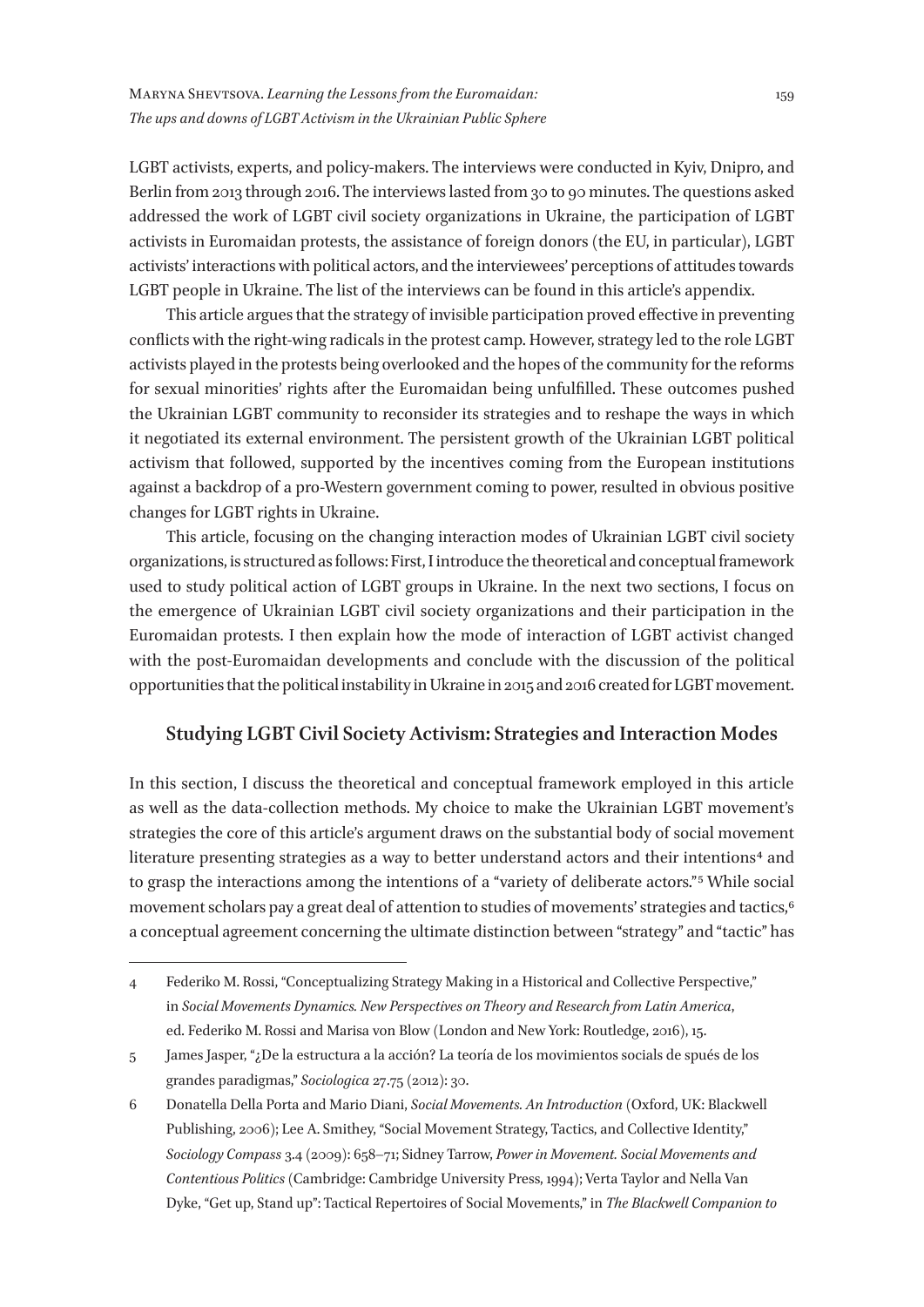not yet been reached. A tactic is defined as an "important routine,"<sup>7</sup> "repertoire of action" that is "finite" and "constrained in both time and space"<sup>8</sup> or as "the means and plan to win a single campaign." 9 A strategy is described as "many types of decisions made in the interest of a social movement"<sup>10</sup> or as way in which a social movement is reaching its goals.<sup>11</sup> The choice of a strategy is found to have a strong impact on a group's persistence<sup>12</sup> and on a movement's *identity*<sup>13</sup> since a strategy remains a "fundamental dimension of protest alongside physical resources, culture, and biography." 14 Wishing to avoid conceptual confusion, I refer here to a strategy as the "*the conscious decisions* and actions activists take to pursue *their objectives*, including tactical choices" (italics mine).15

Holzhacker, in his work on national and transnational strategies of LGBT civil society organizations (CSOs), conceptualizes three so-called "modes of interaction" of organizations with their political environment: morality politics, incremental change, and high-profile politics.16 He argues that these modes define the strategies that a CSO may use to reach its political goals (see table 1). Within the morality politics mode of interaction, a CSO is lacking resources to increase its public visibility so it can only use a (peaceful) LGBT protest or march as a form of public gathering. When a LGBT rights issue is in the sphere of morality politics, it usually means low chances for the LGBT community to build coalitions within existing political structures, as the government often does not support sexual minorities and CSOs dealing with LGBT rights are usually not self-sustaining and depend on external funding from abroad. As is described later in this article, pre-Euromaidan Ukraine presented an exemplary case for the morality politics mode of interaction. When the visibility of the LGBT community increases to the extent that small-scale public events (conferences, Pride Parades, media appearances on national channels) become possible, this often coincides with the community's first alliances with more progressive

*Social Movement*, ed. David A. Snow, Sarah A. Soule, and Hanspeter Kriesi (Malden, Oxford, Carlton) Blackwell Publishing Ltd, 2004): 262–93.

<sup>7</sup> James M. Jasper, *The Art of Moral Protest: Culture, Biography, and Creativity in Social Movements* (Chicago: University of Chicago Press, 1997): 237.

<sup>8</sup> Della Porta and Diani, *Social Movements*, 181.

<sup>9</sup> Sharon Erickson Nepstad and Stellan Vinthagen, "Strategic Choices in Cross-National Movements: A Comparison of the Swedish and British Plowshares Movement," in *Strategies for Social Change*, ed. Gregory Maney, Rachel Kutz-Flamenbaum, Deana Rohlinger, and Jeff Goodwin (Minneapolis: University of Minnesota Press, 2012): 282.

<sup>10</sup> Smithey, "Social Movement Strategy," 660.

<sup>11</sup> Rossi, "Conceptualizing Strategy Making," 15.

<sup>12</sup> Bob Edwards and John D. McCarthy, "Strategy Matters: The Contingent Value of Social Capital in the Survival of Local Social Movement Organizations," *Social Forces* 83.2 (2004): 621–52.

<sup>13</sup> Francesca Polletta and James M. Jasper, "Collective Identity and Social Movements," *Annual Review in Sociology* 27 (2001): 283–305.

<sup>14</sup> James M. Jasper, "A Strategic Approach to Collective Action: Looking for Agency in Social Movement Choices," *Mobilization* 9.1 (2004): 4.

<sup>15</sup> Smithey, "Social Movement Strategy," 658.

<sup>16</sup> Holzhacker, "National and Transnational Strategies of LGBT Civil Society Organizations," 8.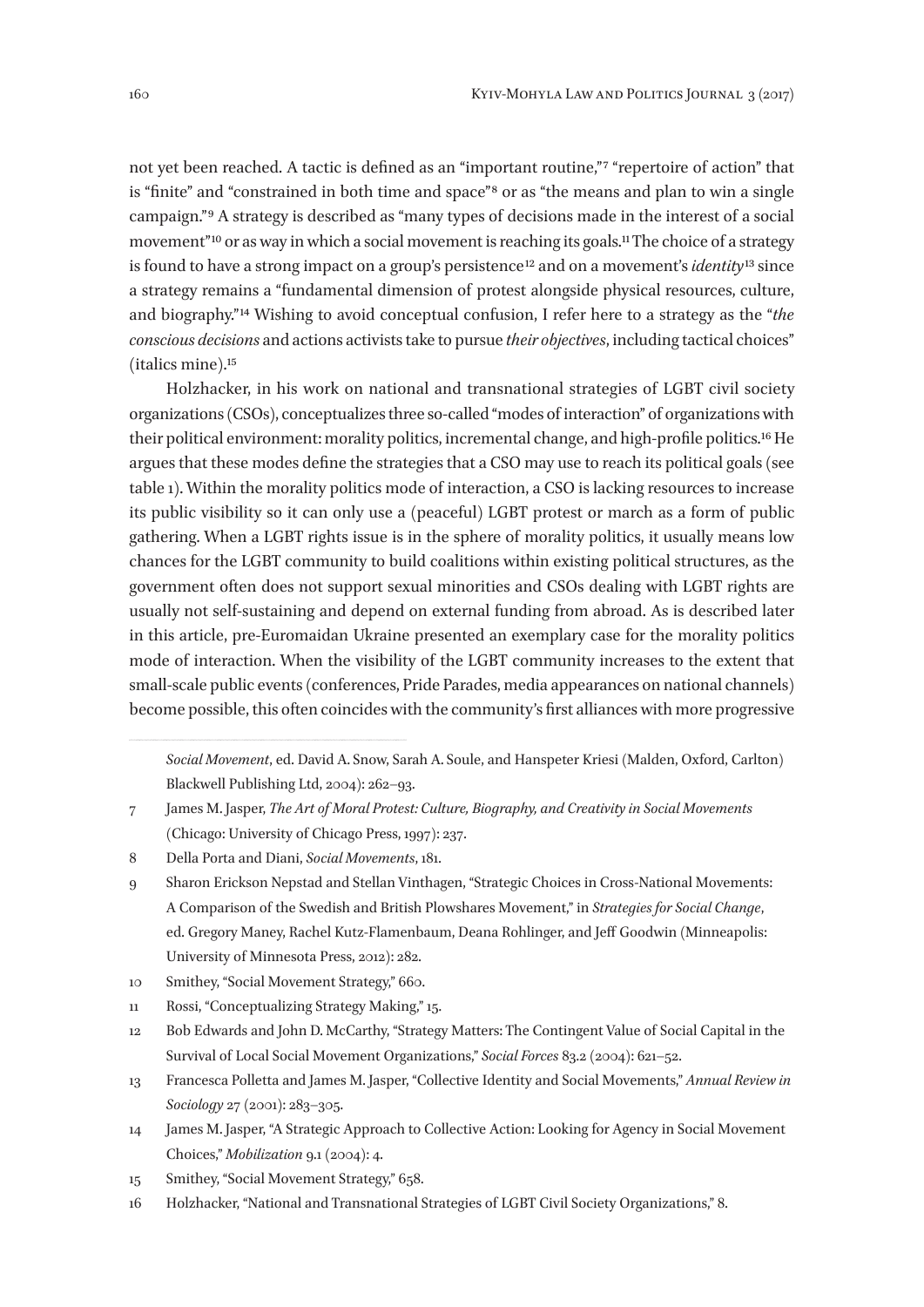or progressive-appearing such political parties. These alliances allow CSOs to lobby for their interests with varying degree of success. At this point, the incremental change interaction mode can be discussed. One of the claims I make later in this article is that the current stage of LGBT civil society activism can already be characterized as having shifted to this level and as moving toward the next one. Finally, in the high-profile politics mode, the LGBT community gets full visibility and participates in the public debate as is happening in countries like the UK, the Netherlands, and Sweden.

Table 1. Strategies of civil society organizations based on mode of interaction with THEIR POLITICAL ENVIRONMENT<sup>17</sup>

| <b>MODES OF</b>             |                          |                      |                        |
|-----------------------------|--------------------------|----------------------|------------------------|
| <b>INTERACTION</b>          |                          | <b>INCREMENTAL</b>   | <b>HIGH-PROFILE</b>    |
| <b>STRATEGIES</b>           | <b>MORALITY POLITICS</b> | <b>CHANGE</b>        | <b>POLITICS</b>        |
| 1. Public visibility        | Protest                  | Small-scale events   | Celebratory public     |
|                             |                          |                      | events                 |
| 2. Coalitions               | <b>Difficult</b>         | Discreet cooperation | Public cooperation and |
|                             |                          |                      | collaboration          |
| 3. Government interaction   | Confrontational          | Discreet lobbying    | Close cooperation      |
| 4. Transnational activities | Focus on domestic        | May input or export  | Export ideas and       |
|                             | struggle. May import     | ideas and resources  | resources              |
|                             | ideas and resources      |                      |                        |

Holzhacker argues that LGBT movements primarily choose their modes of interaction based on the degree of public and elite support for equality and on the partisan or religious opposition to the movement.18 In other words, a LGBT group will be able to implement strategies on the high-profile politics level only if the social and political environment is already LGBT-friendly enough. But he does not explain when and under what conditions a civil society organization reshapes its strategies or its mode of interaction. Nor does he explain what factors may cause this change. Based on his argument, a possible explanation is that the change in societal attitudes leads to the change in strategy. Yet, as I argue later, different, more nuanced causal mechanisms might be involved.

While I draw here on Holzhacker's scheme for bringing together social movements' strategies and modes of interaction, I think visibility is particularly important for a LGBT civil society organization. Holzhacker and other social movement scholars<sup>19</sup> insist that increasing visibility (or explicit presence in the public sphere) is a logical goal of LGBT movements since it allows LGBT activists to make their issue political and bring it to the wider audience. If so, the

<sup>17</sup> Holzhacker, "National and Transnational Strategies of LGBT Civil Society Organizations," 8.

<sup>18</sup> Holzhacker, "National and Transnational Strategies of LGBT Civil Society Organizations," 21.

<sup>19</sup> Mai Palmberg, "Emerging Visibility of Gays and Lesbians in Southern Africa," in *The Global Emergence of Gay and Lesbian Politics: National Imprints of a Worldwide Movement*, ed. Barry D. Adam, Jan Willem Duyvendak, and André Krouwel (Philadelphia, PA: Temple University Press, 1999): 266–92.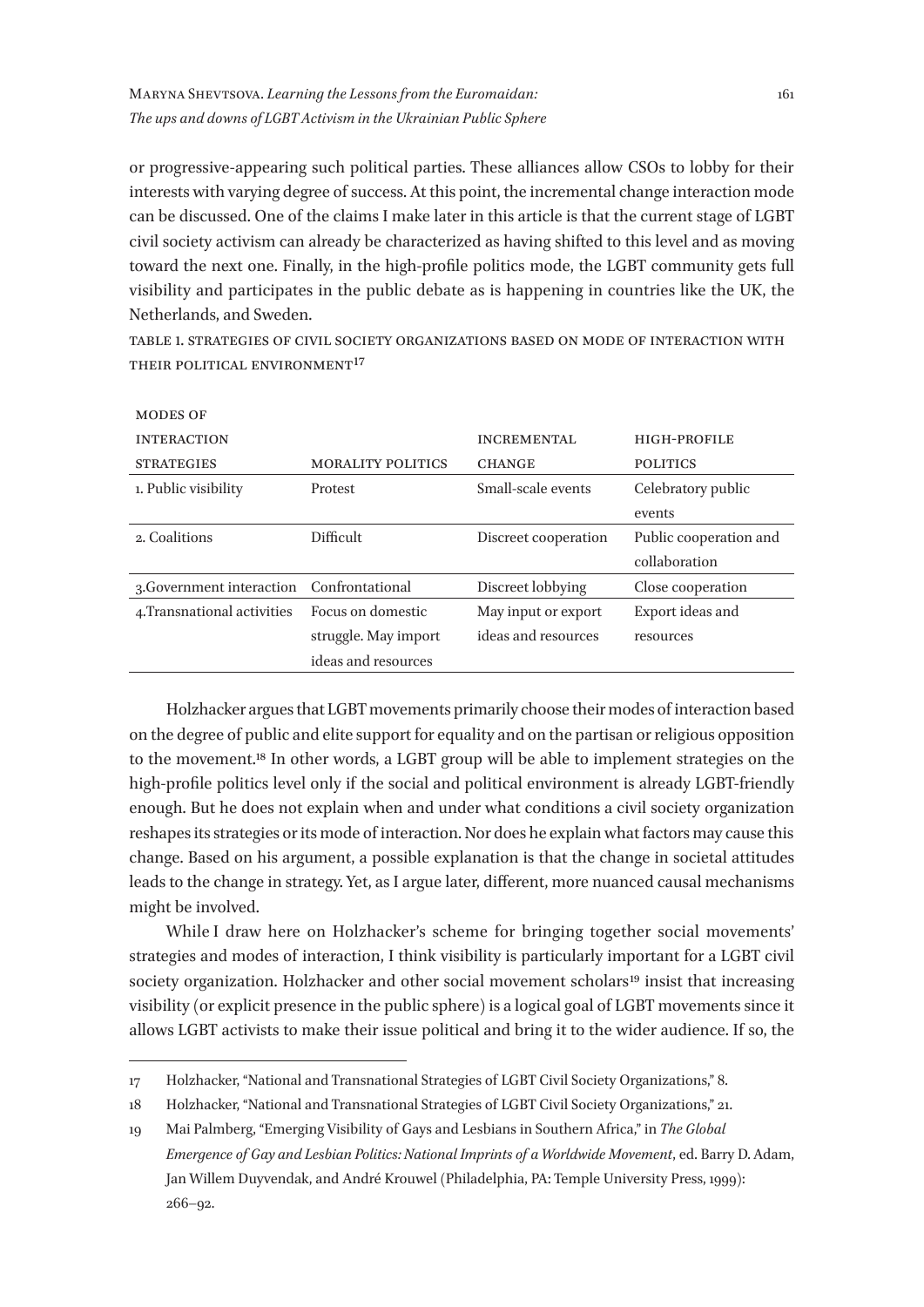"visibility strategy" seems to be the key to successfully moving a LGBT movement from morality politics to the high-profile politics level. At the same time, Currier fairly points out that, though pursuing visibility might be an important general strategy for LGBT movements, becoming visible or "coming out" in a hostile and homophobic environment may expose the movement's participants to the threat of homophobic violence.20 Chabot and Duyvendak, however, comment that it is actually in the interest of an LGBT community to become visible in a homophobic environment because the more they enter the public sphere, the safer they may engage in political and cultural work.21

The answers social movement scholars give to the question of why and when LGBT movements change their strategies are somewhat confusing. This can partially be explained by the direct causal relation that the studies referenced here attribute to the visibility strategy and the extent to which the political environment is homophobic (less political opportunities for LGBT movement) or LGBT-friendly. Yet it can also be that the decisions taken by LGBT movements are not straightforwardly defined by the emerging political opportunities and are instead based on activists' relationship to mobilization, cultural, and political goals.22

This article links the emergence of such political opportunities for the LGBT movement in Ukraine and the growing EU presence in Ukraine. Della Porta and Caiani argue that the presence of "European targets and frames" among the public discourses used by local social movements is on the rise, thus creating the potential for "Europeanization from below," which occurs when the process of public policies and political transformations is driven by civil society actors rather than by political elites.23 Ayoub talks about the "European mobilization on behalf of LGBT people" because proximity with the EU gives activists additional advantages such as mobility and access to a large number of "social spaces and organizational resources … bringing together the main actors and empowering them with the resources for transnational activism … providing the mobilizing structures to engender a process that was not available in the target state."<sup>24</sup> At the same time, Slootmaekers and Touquet demonstrate that in new EU memberstates such as Poland, Hungary, and Lithuania, which are comparable to Ukraine due to their post-communist legacy and their situation with LGBT rights, there is a clear backlash against LGBT people: either laws to protect sexual minorities exist on paper only or new homophobic

<sup>20</sup> Ashley McAllister Currier, "The Visibility of Sexual Minority Movement Organizations in Namibia and South Africa" (PhD diss., University of Pittsburgh, 2007).

<sup>21</sup> Sean Chabot and Jan Willem Duyvendak, "Globalization and Transnational Diffusion between Social Movements: Reconceptualizing the Dissemination of the Gandhian Repertoire and the 'Coming Out' Routine," *Theory and Society* 31 (2007): 697–740.

<sup>22</sup> Mary Bernstein, "Celebration and Suppression: The Strategic Uses of Identity by the Lesbian and Gay Movement," *American Journal of Sociology* 103 (1997): 371.

<sup>23</sup> Donatella Della Porta and Manuela Caiani, "Europeanization from below? Social Movements and Europe," *Mobilization* 12.1 (2007): 1–20.

<sup>24</sup> Phillip M. Ayoub, "Cooperative Transnationalism in Contemporary Europe: Europeanization and Political Opportunities for LGBT Mobilization in the European Union," *European Political Science Review* 5 (2013): 280.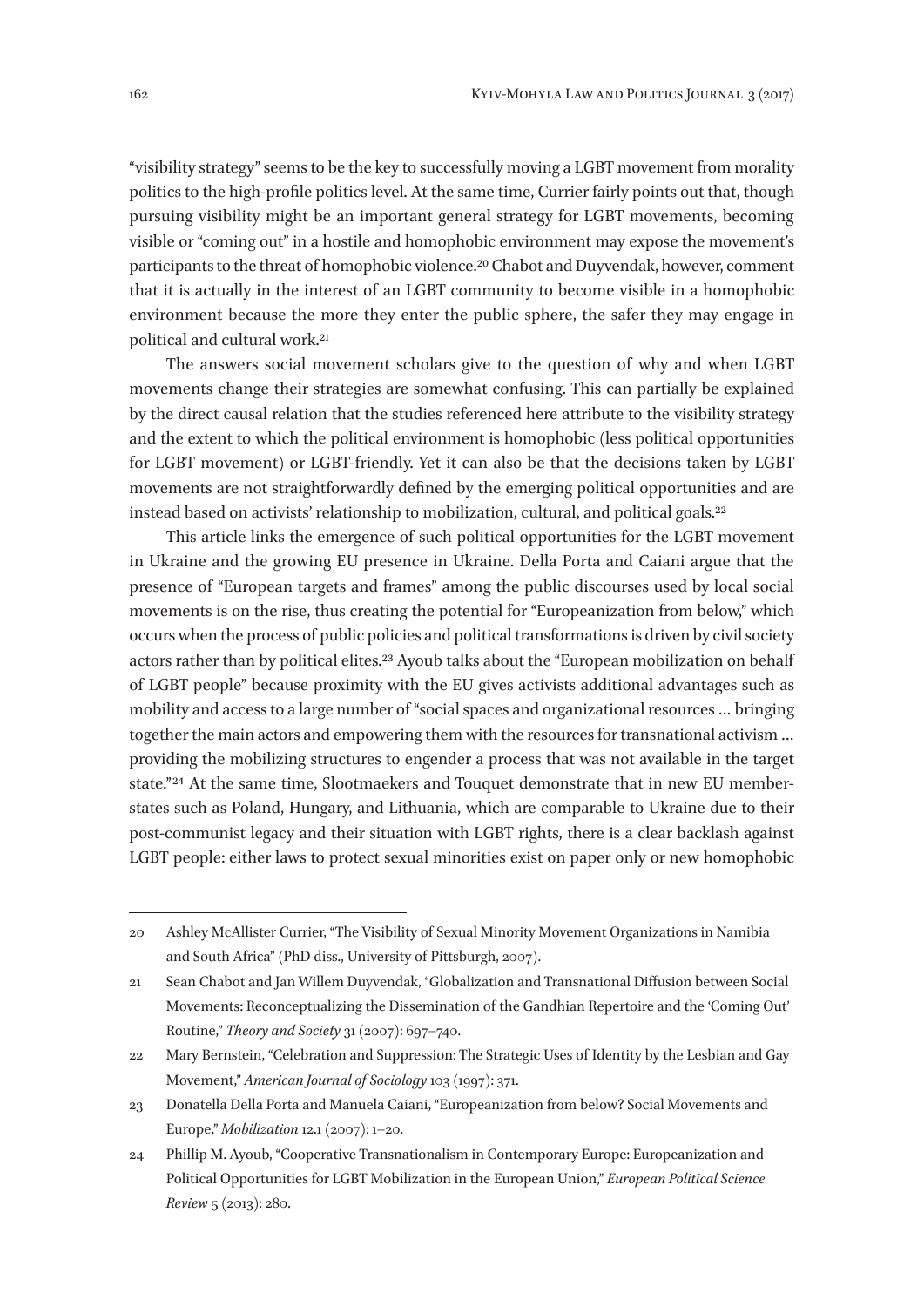legislation is introduced.25 This backlash, though, could provide the LGBT movements with even more opportunities to advance their activism and find new allies on transnational and national levels.

The present study, therefore, aims to accommodate Holzhacker's interaction mode typology and the theory of bottom-up Europeanization to explain the shifts in the strategies employed by LGBT civil society organizations in post-Euromaidan Ukraine. I argue that while the external conditions like political climate, approximation with the EU, and societal attitudes play an important role choosing an interaction mode, the process of strategically employing a newly formed collective identity can influence a movement's strategic choices as well as affect its outcomes.

# **LGBT Movement in Post-Soviet Ukraine: Building a Brand-new Civil Society?**

Before turning to the Euromaidan's events and the developments that followed, it is worth focusing on the relatively short history of the organized LGBT community in Ukraine. During the Soviet era, homosexuality in the Soviet Republic of Ukraine was a crime. Ukraine was the first post-Soviet republic to cancel the correspondent article of the Criminal Code in December 1991, three months after Ukraine became an independent state.26 However, this did not further advance the rights of sexual minorities. The topic remained out of the public sphere and was almost completely excluded from political and social debate until the early 2000s.

The emergence of the organized LGBT movement and the establishment of registered organizations started in Ukraine in 1996 and were influenced significantly by Western actors.27 While an unorganized LGBT movement already existed, it was mostly invisible externally. After *perestroika* and the fall of the Soviet regime, new bars and clubs where LGBT individuals could meet each other were opened in the Ukraine's largest cities, this hardly could be defined as a political activity. The first attempt to create a human rights organization took place in Luhansk where a local group of activists founded the organization called "Nash Mir" (Our World) to "protect human rights and freedoms with regard to lesbians, gays, bisexuals, and transgender people." 28 Initially rejected by local authorities as threatening the moral principles of society, the organization was finally registered in 1999 with substantial support from the Netherlands' ambassador.29

<sup>25</sup> Koen Slootmaeckers and Helen Touquet, "Old habits Die Hard? The Western Balkans and the Europeanization of LGBT Rights," paper presented at the 20th International Conference of Europeanists (Amsterdam, June 25–27, 2013): 142.

<sup>26</sup> Nash Mir, "History," accessed October 12, 2017, http://www.gay.org.ua/en\_content.php?type=55484292.

<sup>27</sup> Tamara Martsenyuk, "LGBT dvizhenie v Ukraine: 10 let spustia [LGBT Movement in Ukraine: 10 Years after]," *Gendernye issledovaniya* (2010): 20–21, accessed October 12, 2017, http://www.gender.univer. kharkov.ua/gurnal/20–21/07.pdf.

<sup>28</sup> Nash Mir, "History," accessed July 6, 2017, http://www.gay.org.ua/content.php?type=about\_\_\_.

<sup>29</sup> Sviatoslav Sheremet, "Rano ili pozdno otkrytye LGBT vo vlasti poyavyatsya [Earlier or Later We will have Open LGBT People in Power]," interview by Kolia Kamufliazh, *Gay Alliance of Ukraine*,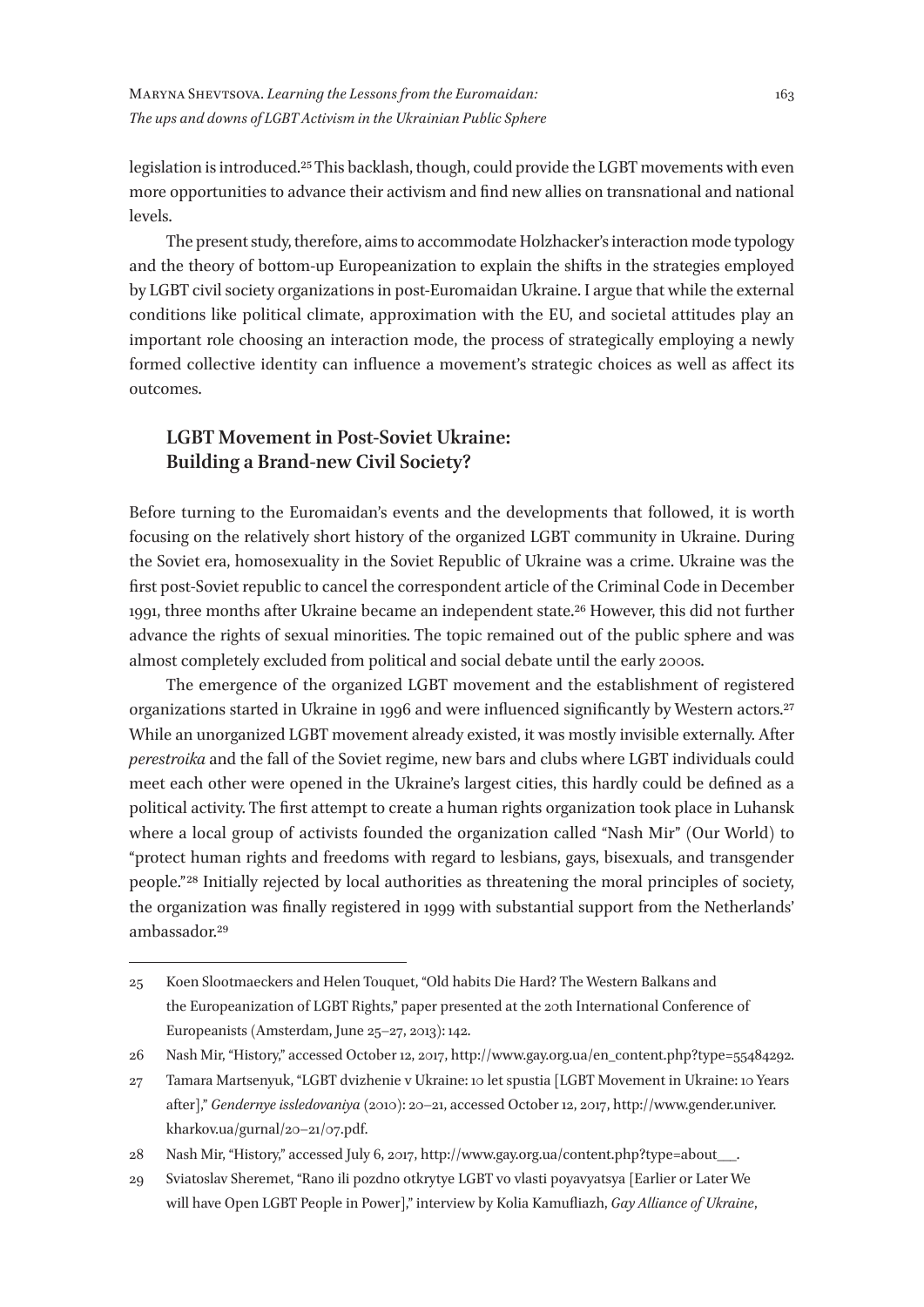The emergence and visible development of the main LGBT organizations are related to the wave of the campaigns and programs against HIV/AIDS in Ukraine. Two of the biggest Ukrainian organizations, "Gay Alliance Ukraine" and "Fulkrum" (Tochka Opory), were launched in 2009 using funding from international organizations working on HIV/AIDs prevention (ICF "International HIV/AIDS Alliance in Ukraine, AIDS Healthcare Foundation and Elton John AIDS Foundation). Both organizations later added goals such as the promotion of general human rights and freedoms, fighting homophobia, developing the LGBT community, and raising awareness of and empowering civil society.30

Currently, around 40 LGBT organizations are officially registered in Ukraine.31 In 2010–2014, their activity was marked by important campaigns on the national and international levels. For example, according to the representatives of the "Nash Mir" organization, the Ukrainian LGBT community lobbied for the support of the Ukrainian government in 2010 by pressuring the Committee of Ministers of the Council of Europe to adopt the Recommendation on Measures to Combat Discrimination on Grounds of Sexual Orientation or Gender Identity.32 Unfortunately, even when the recommendation was translated into Ukrainian, the President of Ukraine and the government ignored its suggestions. Moreover, neither the recommendation nor its translation was published on the government's webpage. In 2012, the government refused to acknowledge a comprehensive "Summary Report on implementation of the Recommendation CM/Rec (2010) 5 of the Committee of Ministers of the Council of Europe on measures to combat discrimination on grounds of sexual orientation or gender identity by Ukraine" produced by "Nash Mir*.*" 33 Previously, the LGBT community had unsuccessfully tried to lobby for the adoption of a bill of the Labor Code that would prohibit employment discrimination based on gender identity and sexual orientation.

To summarize, in Holzhacker's terms the interaction mode the Ukrainian LGBT community could employ before Euromaidan was morality politics because it had extremely low visibility, faced a hostile attitude from the government and political opposition, and was fully dependent on foreign support. As the next section shows, this culminated in 2013 and 2014 with the backlash against LGBT people. This had direct consequences for the strategy the LGBT community chose during Euromaidan.

December 17, 2014, accessed July 6, 2017, http://upogau.org/ru/ourview/ourview\_1756.html.

<sup>30</sup> See official web-page of "Gay Alliance Ukraine," accessed July 10, 2015, http://upogau.org/ru/about/ info/ and "Fulcrum," accessed July 10, 2015, http://www.t-o.org.ua/work/.

<sup>31</sup> LGBT Rada (LGBT Council), accessed October 30, 2017, https://lgbt-rada.org.ua/.

<sup>32</sup> Martsenyuk, "LGBT Dvizhenie v Ukraine," 21.

<sup>33</sup> Nash Mir, Summary Report on implementation of Recommendation CM/Rec(2010)5 of the Committee of Ministers of the Ministers of the Council of Europe on measures to combat discrimination on grounds of sexual orientation or gender identity by Ukraine, 2012, accessed July 29, 2015, http://www.gay.org.ua/publications/report2012-e.pdf.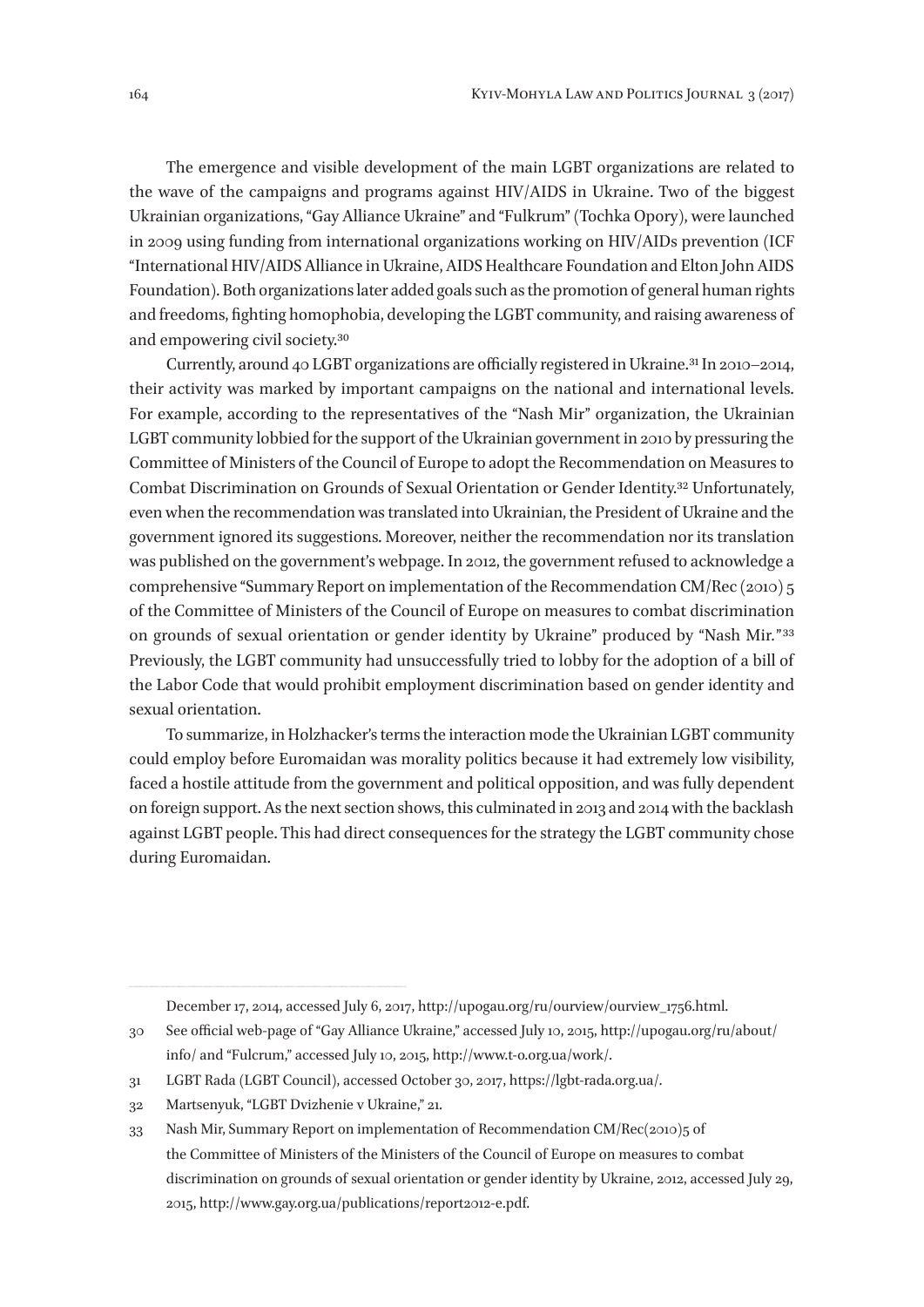#### **Ukrainian LGBT Movement and Euromaidan**

The role of LGBT community in the Euromaidan's events has special relevance to the increase in LGBT civil society activism after the Euromaidan. First, although the participation of LGBT community in the protest was almost invisible, it was the first consolidated attempt of local LGBT activists to become a part of a large-scale political action. Beyond that, I argue that the political activism of the LGBT community during the Euromaidan created new opportunities for successful political alliances. Finally, the LGBT community's invisible presence during the Euromaidan is an opening for more discussion about the participation and possible empowerment of other overlooked groups that were active during the Euromaidan. In turn, this raises the question of whether the Euromaidan was indeed such an inclusive and democratic space as it is sometimes portrayed and invites more research into how the Euromaidan affected Ukrainian society.

The mobilization of the Euromaidan protesters occurred through social media networks. Following the news on Facebook, Twitter, and other online sources, LGBT community members almost immediately decided to join the protest at the *Maidan Nezalezhnosti*, Kyiv's Independence Square. Many of them remained in the protest camp for months, taking an active part in all the Euromaidan activities. Most of the LGBT activists at the Maidan, however, were there as individuals without declaring their affiliation to LGBT community and, in most cases, without making their sexuality an open issue. This reflected the LGBT community's collectively deciding on this approach after its members discussed their Euromaidan participation on an internet forum. The interviewees in several interviews (Interview 2, 3, 5, and 6) revealed that the issue was debated in detail. Because most of the activists agreed that the topic was used by pro-Russian groups to manipulate public opinion, they decided that they would not push the issue of LGBT rights forward so far. The forum brought together members of all the major Ukrainian LGBT organizations and LGBT individuals not affiliated with the formal groups.34 Their LGBT activist identity was replaced by the newly born collective identity of a "Euromaidan protester."

The reasons that caused the LGBT protesters to conceal their sexuality can be traced from the politicization of LGBT rights following Ukraine's independence to LGBT rights as an issue in the political discourse about EU accession for Ukraine. The EU's requirement that Ukraine adopt anti-discrimination legislation protecting LGBT people was widely discussed in the months before the Association Agreement had to be signed. One could clearly observe how anti-EU integration (and, correspondingly, pro-Russian) discourse was produced. The pro-Russian movement "*Ukrainskiy Vybor*" (Ukrainian Choice) headed by Viktor Medvedchuk developed a large campaign in summer and fall of 2013 to inform Ukrainians about the negative consequences of association with the EU. The campaign used the conservative homophobic position of a certain segment of the population as an instrument. It spread the myth that the Association Agreement would be oblige Ukraine to recognize same-sex marriages and would "propagate

<sup>34</sup> Of course, in the conditions of heavy winter, living among barricades and expecting police to attack any night, it was not the case that anyone in the camp would care about the sexual orientation of the people fighting for the same reasons next to her or him. Nevertheless, it makes sense to discuss the reasons that made LGBT people stay in the shadow and not to display rainbow flags or any other LGBT symbolic.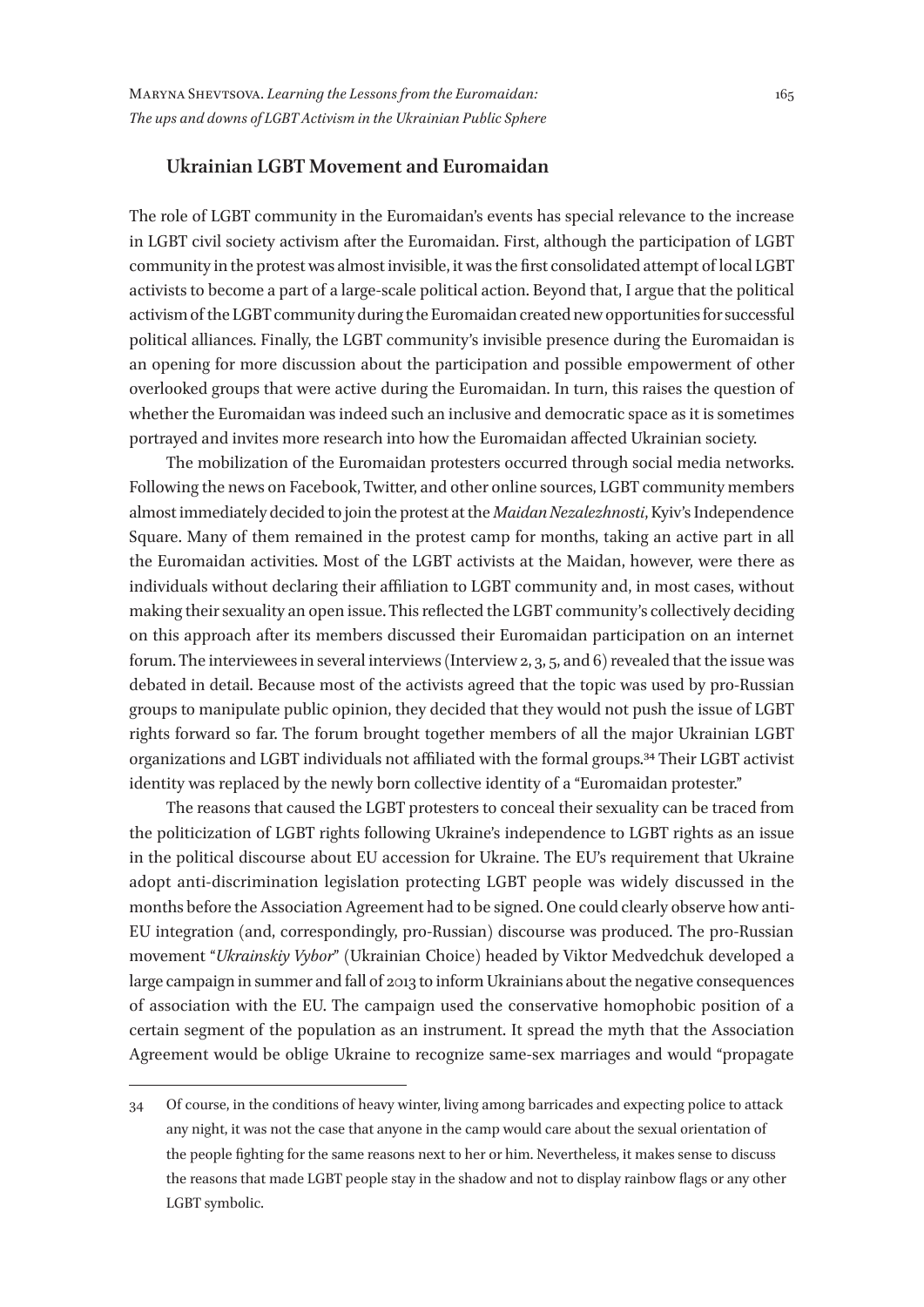homosexuality and LGBT-values."<sup>35</sup> The organization paid for advertising in some of Ukraine's largest cities that proclaimed: "Ukrainian choice warns: Association Agreement means same-sex marriages" and depicted two men holding hands. The opponents of the approximation with the EU regularly combined homophobic arguments with threats of an economic crisis and growing unemployment "automatically" following the association with the EU. Social media networks were actively used not only by the supporters of Euromaidan, but also by its opponents.36

This campaign and the discourse it created was one of the key factors explaining the strategy chosen by Ukrainian LGBT persons during the Euromaidan protests. LGBT organizations published on the website of the All-Ukrainian Public Organization "Gay Alliance Ukraine" an official statement supporting the Association Agreement between the EU and Ukraine. However, they clearly specified that they are not "fighting for specific rights for LGBT" but for a better life for them and their beloved ones in accordance with European standards.37 And since certain political groups were speculating on and instrumentalizing the LGBT issue, the community repeatedly announced that it was not planning any action or event covering the problems of sexual minorities because LGBT issues could be abused.<sup>38</sup> The director of a LGBT organization in Kyiv who was in the protest camp since the first days it existed also noted that

> …there were several individuals who preferred to carry a rainbow flag to the camp…I know that some feminists tried doing this, for example. But those who were active in the organized community took part in a [on-line] discussion and the common decision had been made that we come to the camp as Ukrainian citizens supporting European choice of Ukraine.39

The LGBT community's concerns proved to be true. During the time when the protest camp was settled in Kyiv, several public actions took place. These actions were later referred to by LGBT activists as prepared by the "Ukrainskii Vybor" to provoke the aggressive reaction of the right-wing participants of the Euromaidan. In January 2014, a group of from 30 to 40 people wearing bright colored clothes, make up, and carrying rainbow flags together with the flags of the EU and of Ukraine arrived in the centre of Kyiv and tried to pitch their own tent at

<sup>35</sup> Ukrainskii Vybor, "Ukrainskii Vybor piketiroval predstavitelstvo YeS v Ukraine [Ukrainian Choice Protested in front of the EU Delegation to Ukraine]," October 21, 2013, accessed November 1, 2016, http://vybor.ua/news/Ukrainskii\_vybor\_piketiroval\_predstavitelstvo\_es\_v\_ukraine.html.

<sup>36</sup> For example, Internet memes, pictures and articles in various ways bringing together homosexualism, European aspirations of Ukraine and Euromaidan were quite popular among some Internet users. Such publications often employed disdainful reference to Europe as to "Geyropa."

<sup>37</sup> Gay Alliance of Ukraine, "Evrorevoluciia v Ukraine: rol i uchastiie LGBT [Eurorevolution in Ukraine: Role and Participation of LGBT]," accessed February 28, 2017, http://upogau.org/ru/ourview/ ourview\_590.html.

<sup>38</sup> Gay Alliance of Ukraine, "Zaiavlenie v sviazi s ocherednoi popytkoi ispolzovaniia LGBT dlia diskreditatsii Evromaidana [Declaration Related to One More Attempt to Use LGBT to Discredit Euromaidan)," accessed February 28, 2017, http://upogau.org/ru/inform/uanews/uanews\_638.html.

<sup>39</sup> Interview 3, August 23, 2014, Kyiv.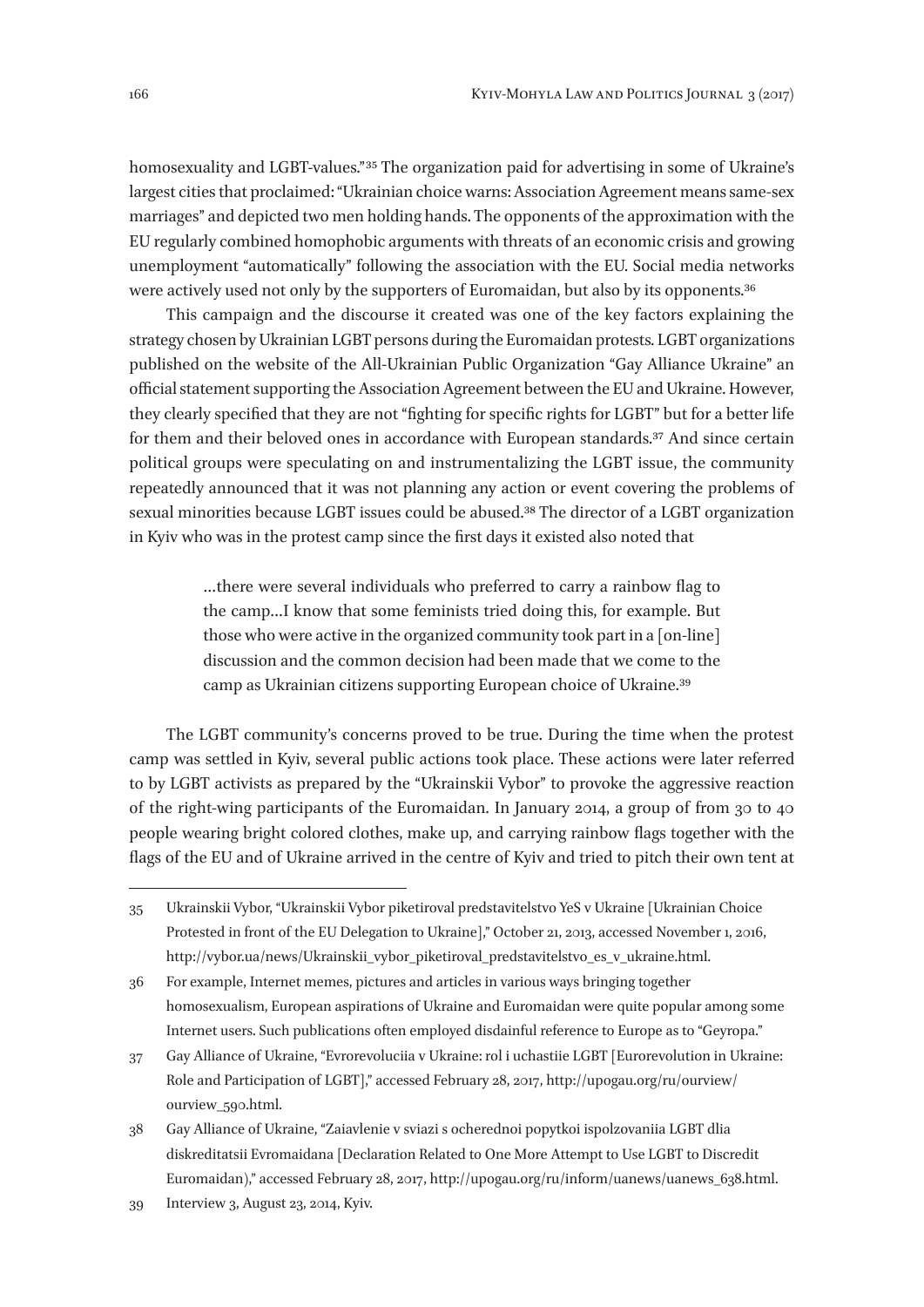the Maidan. According to the LGBT activists I interviewed, these people were recruited through social media networks and online forums and promised a specific payment (Interviews 1 and 4). The aim was to make more conservative groups at the Maidan flare up and split the protesters.<sup>40</sup> The "Council of LGBT organizations of Ukraine" took preventive measures and informed the security and the headquarters of the Maidan protest camp about the possible "provocations." The participants of the camp, therefore, were duly prepared: there was no aggression shown during the performance even from the side of the most radical right-wing groups. This is how one of the activists described the situation in a personal communication:

> Couple of our guys went to talk to the right-wing people and explained them the situation, that a provocation is expected … when these actors came, it was already clear that these were not [real] LGBT people so they could not provoke right-wing groups into a fight.

> Author: Did the right-wing groups know that there were LGBT activists in the camp?

> — We kind of had "don't ask, don't tell" policy with them. And then, it was so cold, you know, minus 10, and you are afraid of being killed, nobody really cares about your sexuality, we all had a common goal.<sup>41</sup>

The "show" was followed by a press conference at the Ukrainian Independent Information Agency where the activists stressed that the protesters at the Maidan were ignoring the needs of the LGBT community and that their campaign aimed to prove that the Ukrainian LGBT community was actively supporting EU integration. All this was delivered in a carnival-like way and had certain resonance in the media, particularly in Russia. The LGBT community in Ukraine reacted to this with an official statement on TV and social media, declaring that the event was a paid provocation aimed to establish a negative image of LGBT people in the country and their association with the EU and with the protests at the Maidan (National LGBT-portal of Ukraine 2014). Moreover, the group stressed that even though many LGBT people took part in the 2013– 2014 protests at the Maidan, the community jointly and strategically decided not to use LGBT symbols and not to show their affiliation with the LGBT organizations.

In line with Bernstein's argument, the LGBT activists at the Euromaidan prioritized the common political goals of the Euromaidan protesters over their own goal—recognition of the human rights of LGBT people.<sup>42</sup> They did it to diminish the argument against the Euromaidan as an immoral place and to draw homosexuality away from the European aspirations of Ukraine. As a representative of the "Gay Alliance Ukraine" commented,<sup>43</sup> staying "invisible" during the protest was a conscious choice of LGBT people as a strategy against existing anti-EU discourse

<sup>40</sup> This statement of LGBT activists is supported by the copies of screen-shots of social media networks posts.

<sup>41</sup> Interview 4, August 23, 2014, Kyiv.

<sup>42</sup> Bernstein, "Celebration and Suppression," 371.

<sup>43</sup> Interview 4, August 20, Kyiv.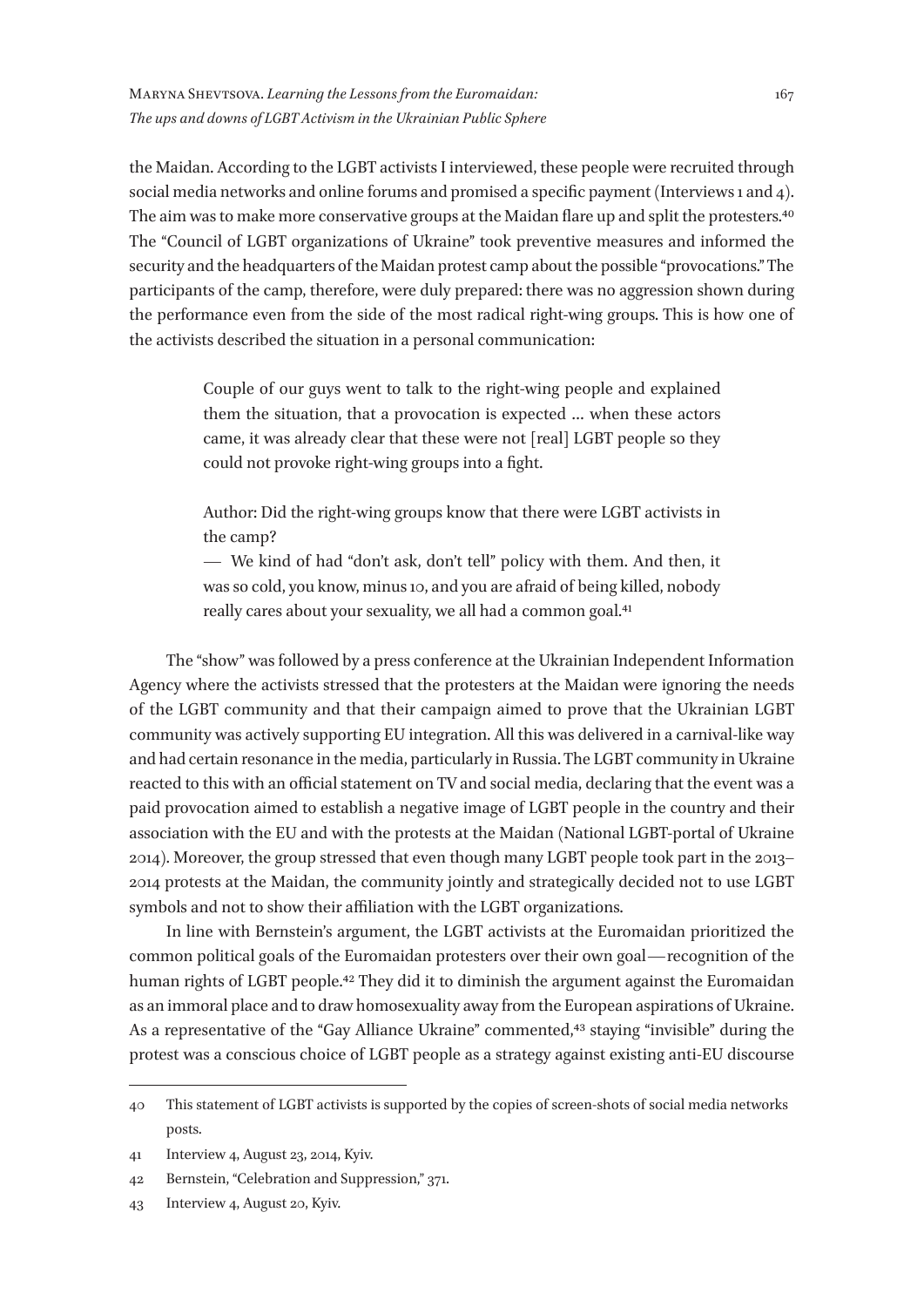(it was also a matter of personal safety due to the homophobic aggressive attitudes of right-wing groups, though). At the same time, the goal of the Euromaidan—to overthrow the government and to join the Association with the EU—did not contradict the long-term objectives of the LGBT community. Most of them expected the EU to actively promote LGBT rights in Ukraine. The decision to stay invisible, therefore, must be addressed from both the collective identity and long-term political strategy perspectives.

The issue of LGBT rights was still in the sphere of morality politics and discreet interactions as the Euromaidan events evolved. They prepared, however, a foundation for the subsequent changes and transformations I will discuss in the next section.

#### **Political "Сoming out": Transforming Post-Euromaidan Political Strategy**

As the protest events in Kyiv were ending, Ukrainian LGBT activists considered the Euromaidan and the slow societal changes accompanied by the increased attention of the EU as a chance to peddle their own interests. The escalated conflict between so-called "the Russian world" (Russkii Mir) and European values gave them hope for achieving more understanding and acceptance among at least those Ukrainians who were the most active during the Euromaidan protests. However, the activists confronted more disappointment when, in 2014, the conflict with Russia turned into a war in Ukraine's Donbas region and a new argument for silencing LGBT issues emerged: "it's not a good time for LGBT rights." In 2014 Vitalii Klychko, the mayor of Kyiv, banned the Equality March claiming that while there was a war in the Eastern Ukraine, it was not a good time for public events that are perceived in as sharply different ways in the society as LGBT rights are.44 LGBT community members were disappointed by the ban. A human rights activist described their reaction as follows:

> They said that our society was not ready and that it would be an insult to have an "entertaining event" in Kyiv when we have war in the East. Well, to start with it had nothing to do with entertainment. It was about human rights. But then again, we had all these concerts, and TV shows that were indeed inappropriate for the war times and nobody cared! 45

Such behavior from the key political actors could be nothing but discouraging for LGBT activists who expected more support from pro-EU politicians. Lavryk quotes the activists' reaction, mentioning that though the support of the LGBT community as an active human resource was important during the Euromaidan and the protesters seemed to become more accepting and tolerant facing the "common enemy," the situation changed radically after the protests were over.

<sup>44</sup> Gay Alliance of Ukraine, "Mer Kieva Vitalii Klichko prizval ne provodit 'Marsh Ravenstva' za prava LGBT (The Mayor of Kyiv Vitalii Klychko Called for Not Organizing 'Equality march' for LGBT Rights)," accessed February 28, 2017, http://upogau.org/ru/inform/uanews/uanews\_2316.html.

<sup>45</sup> Interview 18, June 11, Kyiv.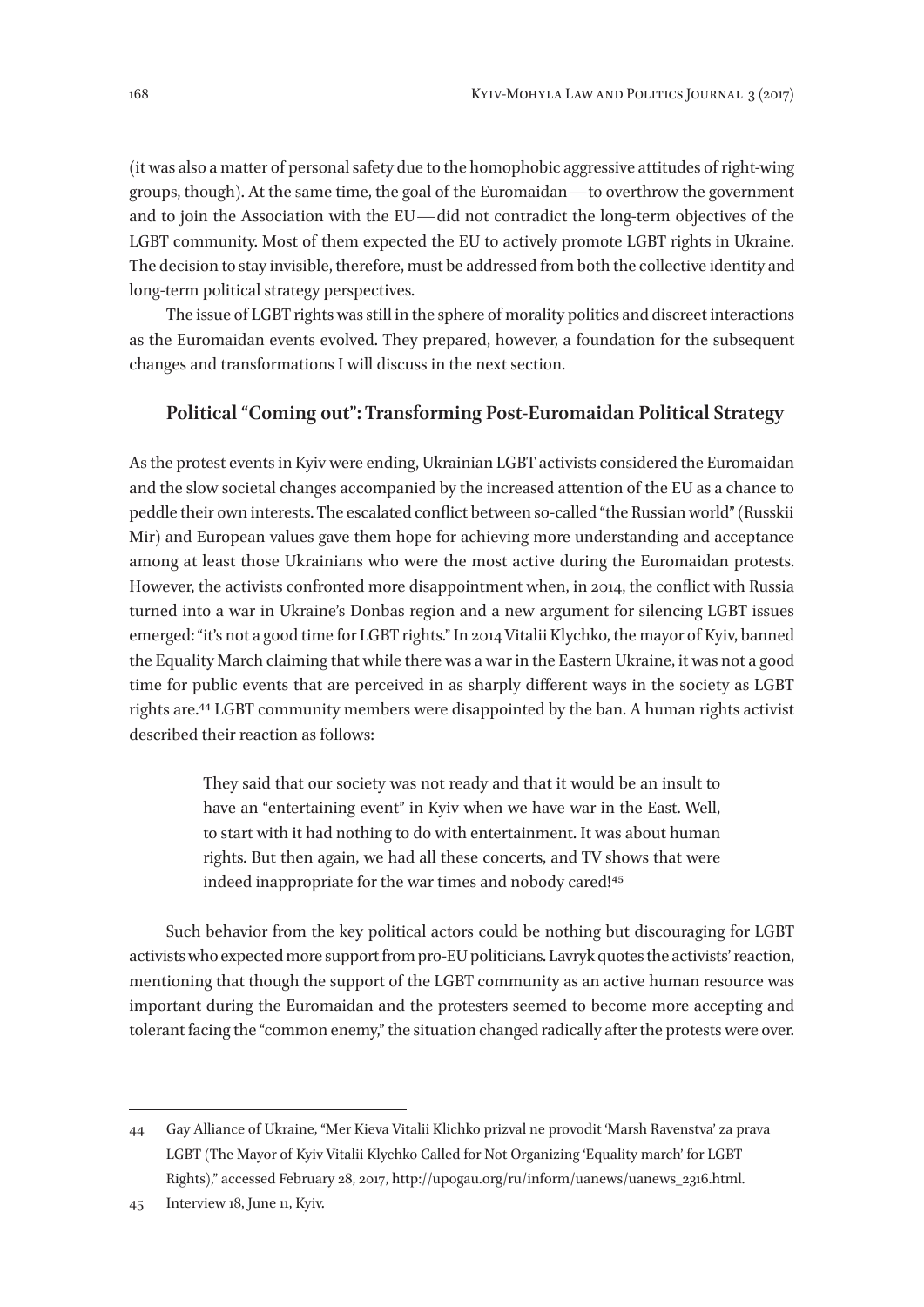The discourse "we'd better have European gays than Putin's faggots" was replaced by "we have a war here and these perverts want to make a parade." 46

By using the European argument after the Euromaidan, the Ukrainian LGBT community ended up between a rock and a hard place. On the one hand, bringing up LGBT rights was problematic because it could be used in Russian propaganda. On the other hand, the rightwing nationalists had an ally against the LGBT community: Russians. They took an extremely conservative position and claimed that "European norms" contradicted Ukrainian traditions and religion and insulted family values. Attributing to the EU the intention to destroy the moral values of Ukrainians and enforce same-sex marriage to Ukrainian society, the local nationalist party "Svoboda" ironically used rhetoric that aligned with the arguments of pro-Russian political forces in Ukraine.

The post-Euromaidan political environment, therefore, proved to be not as tolerant and LGBT-friendly as LGBT activists in the protest camp had hoped. This was reflected in interviews I conducted in the summer of 2015. One of the activists, an openly gay man, referred to a right-wing politician's Facebook post showing this activist wearing a *vyshyvanka,* a traditional Ukrainian shirt, and the politician's comments that the Euromaidan was not intended to let openly gay people to wear Ukrainian clothes:

> He wrote something like "we were not at Maidan to have those faggots wearing our national symbols. Let them all go to ATO [Anti-terroristoperation is a term used to refer to the security operation to deal with the armed conflict in eastern Ukraine]." 47

Nevertheless, the ongoing conflict with Russia left Ukraine's government dependent on EU support, and this seemed to offer an opportunity for political action to the LGBT community. At the same time, the success of Euromaidan protests and the activists' role in the camp pushed them to use this momentum instead of advancing the "European argument" and using the EU's requirements as reference point to claim LGBT rights. As an example of how the European argument could be used, Bogdan Globa said this at the session of the parliamentary Committee on Human Rights, National Minorities and Interethnic Relations:

> We fight discrimination on the ground of sexual orientation … and I would like to ask my colleagues not to wait with this document [comprehensive anti-discrimination law including sexual orientation and gender identity as the ground for discrimination—M.S.] …Ukraine took a lot of responsibilities by signing international laws and standards and they already contain all this [provisions on protecting sexual minorities—M.S.]. We do not have to

<sup>46</sup> Denys Lavryk, "Gomofobiia V Ukraini: tendentsii postmaidannoho perіodu [Homophobia in Ukraine: Post-Maidan Trends]," *Commons: Journal of Social Criticism*, May 18, 2015, accessed December 21, 2017, http://commons.com.ua/gomofobiya-v-ukrayini/.

<sup>47</sup> Interview 2, August 22, 2014, Kyiv.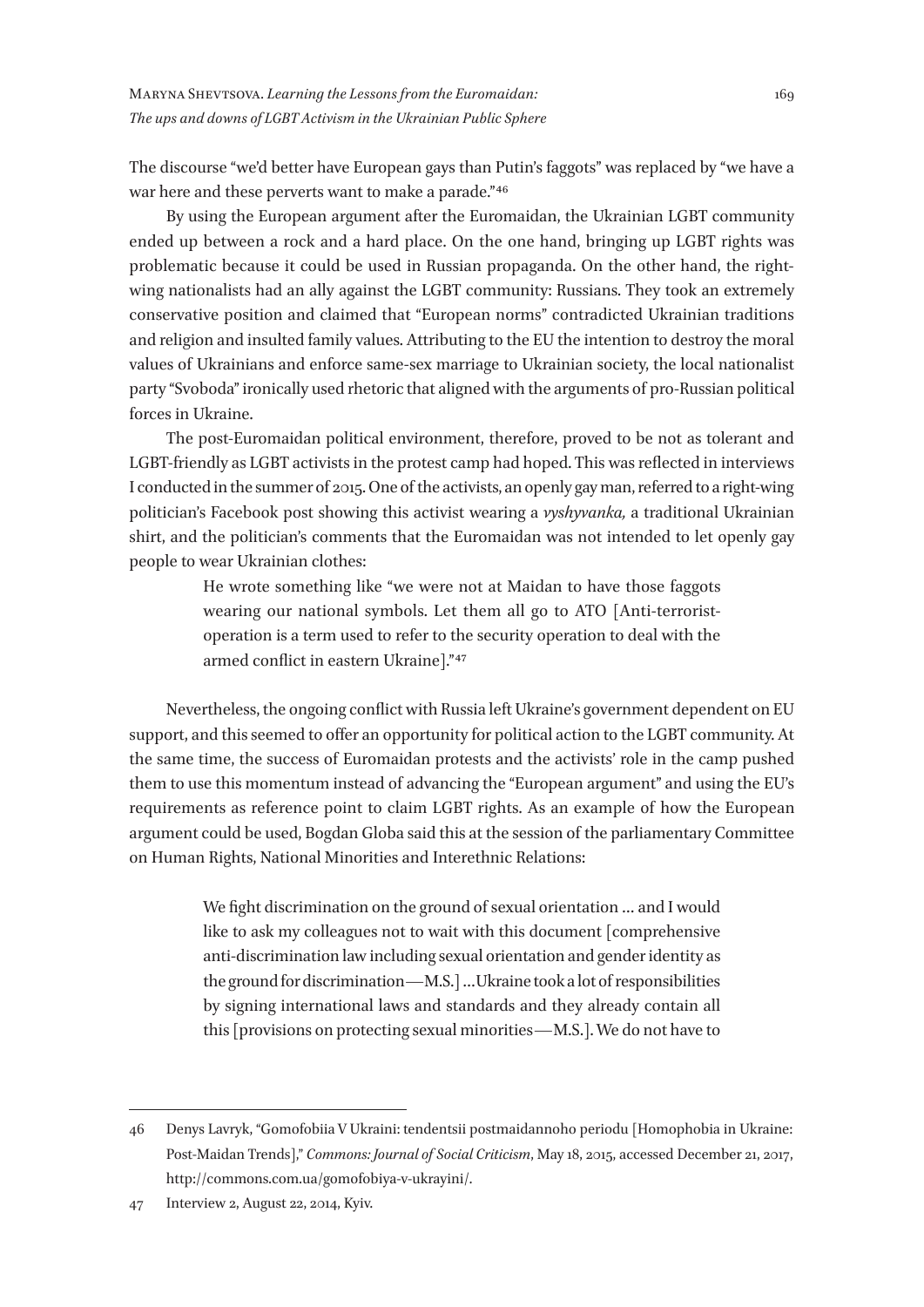invent a wheel… These strategies are created by the European Union and suggested and recommended to us in our Association Agreement.<sup>48</sup>

Sviatoslav Sheremet, an openly gay activist and the co-coordinator of the national coalition against discrimination, also used the European argument in his open declaration supporting the Equality March and the Pride Week in June 2015 in Kyiv. Sheremet essentially said that Ukraine cannot become a part of united Europe while Ukrainian values are different from Europeans:

> I humbly suggest to my friends and enemies to understand: European integration is impossible in principle without guaranteeing human rights and freedoms for LGBT. If you did not want such European integration, why did you make revolution at Maidan? … *This is the question of good judgment and choice: on the one hand, equality for LGBT, on the other hand, life style as they had in Middle Asia.*49 [italics mine]

The years 2015–2016 witnessed the increasing political participation of LGBT activists and their greater visibility in Ukrainian public sphere. One important development in the Ukrainian political system after the Euromaidan was the appearance of new political actors, who either emerged among the protesters at the Maidan or were moderately active and not that salient in the public sphere before but gained popular support due to the assistance they provided to the protesters. Ukrainian LGBT activists chose the members of these political parties as the targets for lobbying their interests. The tactic of emphasizing the fact that LGBT rights belong to the list of "European values" and are a prerequisite for turning Ukraine into a "European country" started paying dividends in June 2015, when two members of the parliament openly supported LGBT rights. One of them, Svitlana Zalishchuk, even appeared in media-campaign photos with the slogan "It's always time for human rights" to support LGBT pride.50 Furthermore, while the Pride Parade in Kyiv in 2015 gathered no more than 220 people, activists referred to the event as an important milestone for the Ukrainian LGBT movement. For the first time in the history of an independent Ukraine, three MPs joined a march for the equality of sexual minorities. Moreover, Ukrainian President Petro Poroshenko, the leading figure in the party in which the MPs joining the parade belonged, expressed his solidarity with the participants by saying: "I will not

<sup>48</sup> Ukrlife.TV, "Session of Verkhovna Rada Committee on Human Rights, National Minorities and Inter-ethnic Relations," December 11, 2015, accessed December 21, 2017, https://www.youtube.com/ watch?v=dkjLTm28pPQ.

<sup>49</sup> Sviatoslav Sheremet, "Skazali 'A'—nado govorit 'B': posle Evrorevolutsionirovaniia nado Evroprogressirovat [You have Said 'A', You have to Say 'B': after Eurorevolution should Come Europrogress]," *Blogs.Korrespondent.Net*, June 3, 2015, accessed February 28, 2016, http://blogs. korrespondent.net/blog/politics/3522701/.

<sup>50</sup> National LGBT-portal of Ukraine, "Svitlana Zalishchuk pidtrymala provedennya u Kyievi gay-praidu) [Svitlana Zalishchuk Supported Gay Pride in Kyiv]," 2015, accessed February 27, 2017, https://lgbt.org. ua/news/show  $2853/$ .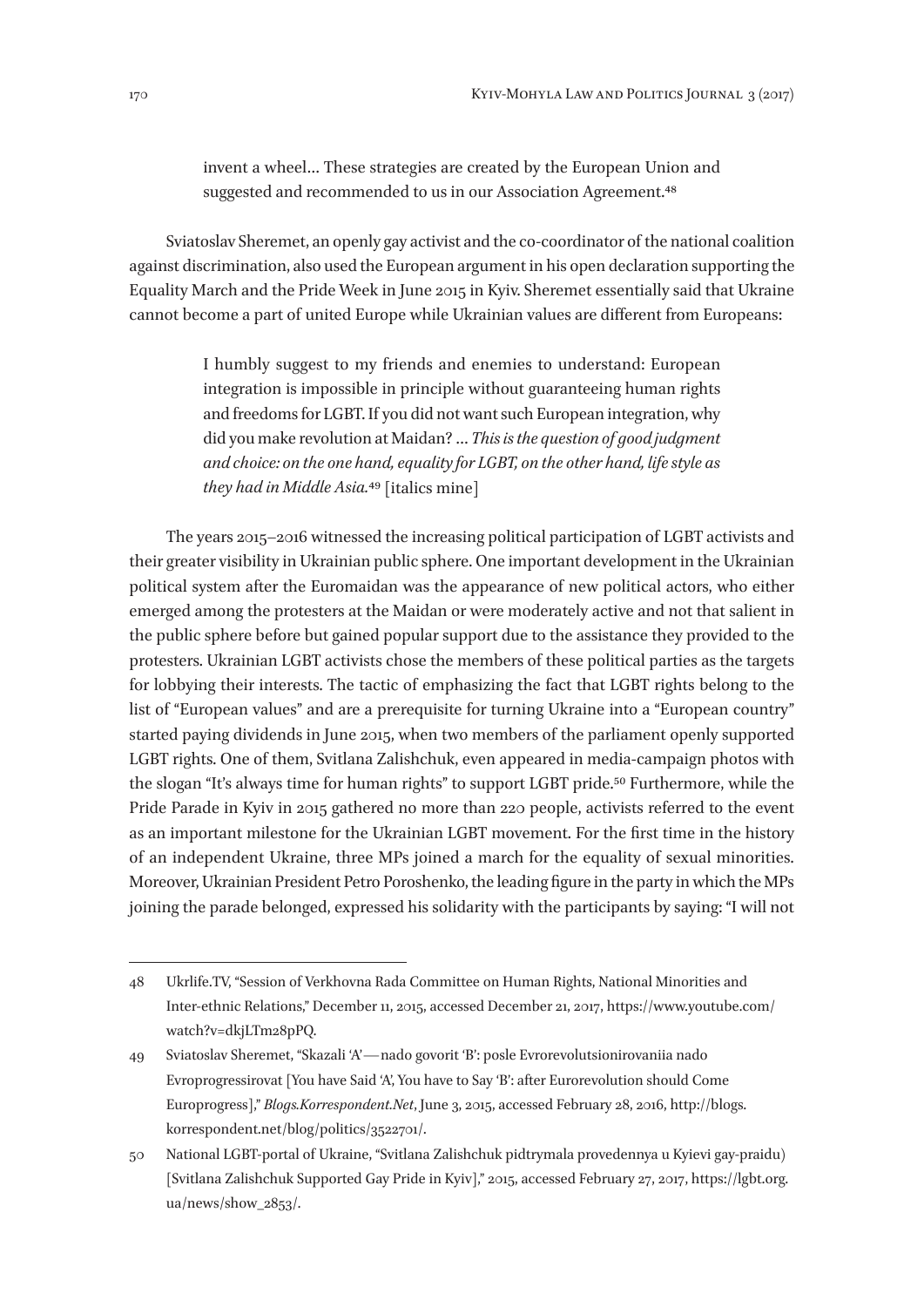participate in it [the Equality March], but I do not see any reason to impede this march because it is a constitutional right of every citizen of Ukraine." 51

In the late 2015, the LGBT community had their first real chance to lobby for legal changes in their favor. As a part of its visa liberalization negotiations with the EU, Ukraine had to adjust its legislation in accordance with the EU Employment Directive. By April 2015, Ulrike Lunacek, an MP from the European Parliament, declared during her visit to Kyiv that no visa facilitation agreement would be signed until Ukraine adopts a law protecting LGBT individuals from discrimination at work.

The first two attempts to pass the amendment failed. On November 10th, 2015, the LGBT community demonstrated in front of the parliament building, demanding the adoption of antidiscrimination legislation that would include protection for sexual minorities. Some community members were allowed into the parliament's hall. They brought large posters and banners in the support of the bill. It took two more days and additional pressure from the President and his party to pass the legislation on November 12, with 234 votes of 450.

Moreover, in November 2015, pressure from civil society groups and the EU resulted in the ordinance by the Cabinet of Ministers of Ukraine "About the confirmation of the action plan for realization of National strategy in the sphere of human rights for the period till 2020." The ordinance, among the other provisions, includes a provision that suggests that the Parliament has until the second quarter of 2017 to draft legislation about the legalization of civil partnerships for heterosexual and homosexual couples.52

This was followed by the adoption of an amendment to the new part of the plan for implementing the National Strategy in the sphere of human rights for the period until 2020 in February 2016. The Strategy contained a clause about preventing and combating discrimination, including prohibiting discrimination on the grounds of sexual orientation and gender identity.<sup>53</sup>

These changes, including the growing cooperation between the LGBT community and political parties, the lobbying for LGBT rights in the parliament and in national committees, and the increased media visibility signal a shift in the interaction mode of the LGBT community with political authorities from morality politics to incremental change. The LGBT community also became more organized. By the end of 2016, meetings were held to discuss plans to create a National Platform that would include representatives of key, self-organized groups (LGBT individuals, sex workers, people who use drugs), initiative groups, and individual members of communities who want to take part in its work. While these plans have not yet been implemented, individuals I interviewed mentioned the high symbolic meaning all of this has for the community:

<sup>51</sup> Christopher Miller, "Ukraine's President Voices LGBT Support in a First for the Country," *Mashable. com*, June 5, 2015, accessed on February 28, 2017, http://mashable.com/2015/06/05/ukrainesporoshenko-supports-pride-parade-in-kiev/#TMzlM479XZq3.

<sup>52</sup> Cabinet of Ministers of Ukraine, Appendix to the Ordinance of the Cabinet of Ministers of Ukraine as of 23.11.2015 no 1393-p. Plan of the Measures for Implementation of National Strategy in the Sphere of Human Rights in the Period Till 2020, November 23, 2015, accessed February 28, 2017, http://www. kmu.gov.ua/control/uk/cardnpd?docid=248740679.

<sup>53</sup> Cabinet of Ministers of Ukraine, Appendix to the Ordinance.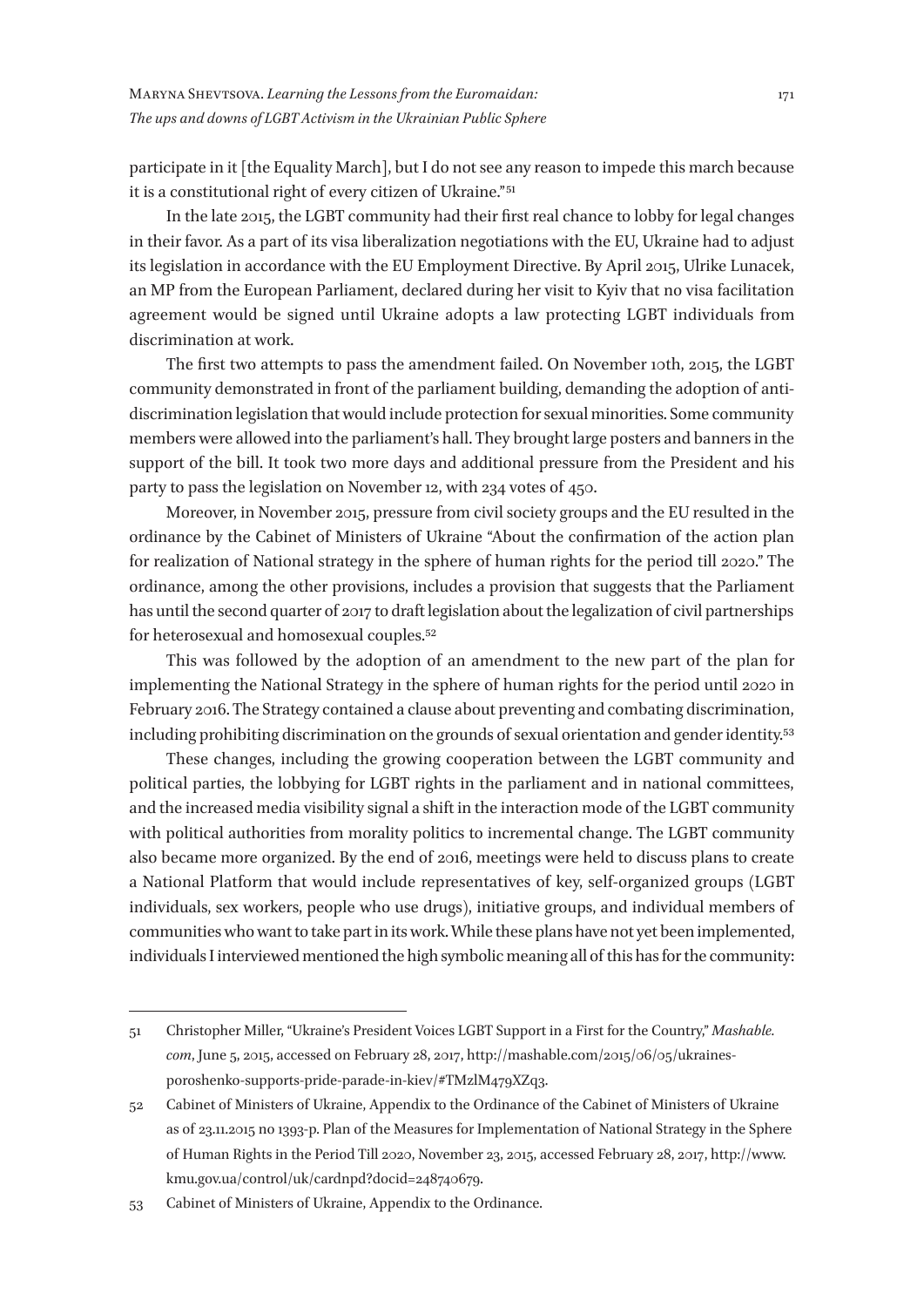There will be the new Labor Code introduced, for example, and now some MPs are trying to push it through and this law does not contain any mentioning of SOGI even [sexual orientation and gender identity]. We hope, though, that if they [government] will try to cheat on the EU and adopt such a law, the EU will put pressure on them… The most important it, in any case, that words "sexual orientation and gender identity" or "LGBT rights" are pronounced by our leaders and not anymore in negative context exclusively.54

Finally, Ukrainian LGBT activists also increased their international visibility, investing substantial effort into strengthening transnational ties and cooperation while stressing the centrality of Ukraine's recognizing LGBT rights in its cooperation with the EU. In March 2016, for example, representatives of Ukrainian LGBT organizations visited the Netherlands to inform the local population about human rights in Ukraine and about the importance of the Dutch consultative referendum on the EU-Ukraine Association that was held a month later. Activists have strong relations with LGBT organizations in Germany and the UK and regularly participate in the annual conference of ILGA Europe.

I have discussed above, though briefly, the changing ways in which political activism of LGBT community was occurring in Ukraine, starting from unorganized interactions and transforming into a part of a protest movement and institutionalized civil society. In the concluding part of this article, I will focus more in detail on placing the key transformations into the framework of Holzhacker's modes of interaction with the political environment, to see how a change of the strategy leads to the change of the political mode of interaction of a social movement.

# **Discussion: Changing National Strategies for Political Action in Transformed Political Environment**

As I suggested in this article's theoretical sections and have been noting throughout it, the observed transformations fit nicely into the framework suggested by Ronald Holzhacker. I present them again in Table 2.

As it can be seen in the second column and as it was discussed in the corresponding section, before and during the Euromaidan events, LGBT rights were in the area of so-called morality politics. This is when the LGBT community kept a low profile because creating political coalitions was impossible (to accept that homosexuality is normal was considered "political suicide") and material and technical support came only from the Western donors. This explains the communities' almost invisible and confrontational relations with the government. A distinction must be drawn between the low-profile/low visibility position of LGBT community in highly homophobic environment in Ukraine before 2013 and the strategic choices made by the activists during the Euromaidan protests. The analysis of the role of the LGBT activists in the camp offers two valuable insights into Ukrainian civil society activism development. First, it reflects the creation of a new collective identity in the camp with common goals (EU integration, change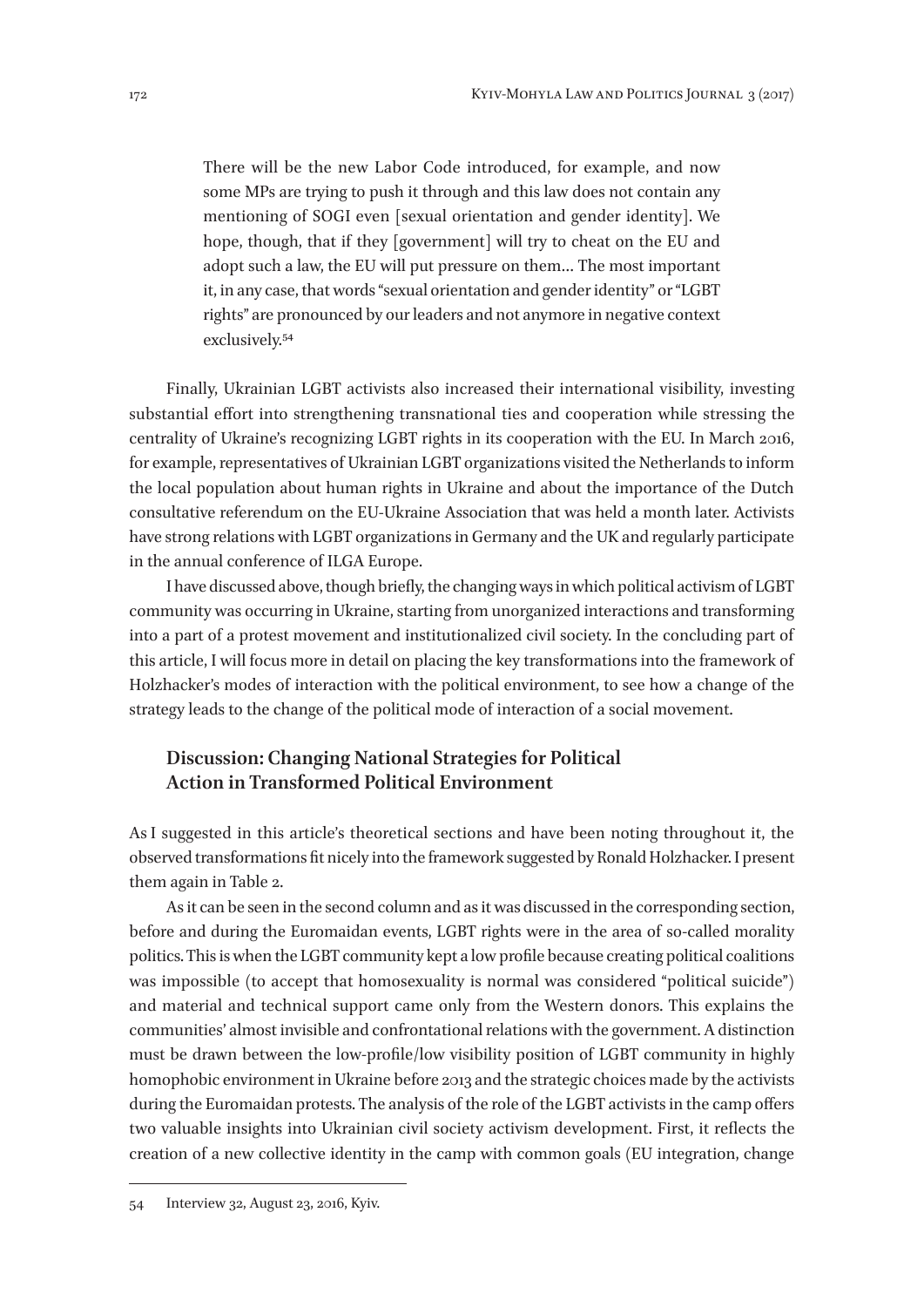of the government) that LGBT activists prioritized over the movement's goals. The identity argument can be supported by quotes from the interviews (interview 2, quoted earlier, as well as similar references from interviews 4, 5, 6, 31 and 32). These interviewees stressed that they are "Ukrainians with pro-European political stand," first, and a "gay," for example, second or lower.

Second, it explains the nature of the shift in the mode of interaction of the LGBT community with the new government after the Euromaidan, a shift toward incremental change and even, in some respects, toward high-profile politics.

|                         | BEFORE AND DURING        | AFTER EUROMAIDAN,      | 2016-2017 FIRST STEPS       |
|-------------------------|--------------------------|------------------------|-----------------------------|
| <b>INTERACTION</b>      | EUROMAIDAN/              | 2015/INCREMENTAL       | TO HIGH-PROFILE             |
| <b>MODES STRATEGIES</b> | <b>MORALITY POLITICS</b> | <b>CHANGE</b>          | POLITICS?                   |
| 1. Public visibility    | Small-scale protest or   | Low profile            | Small-scale public (Pride   |
|                         | none                     |                        | Parade) and discreet events |
| 2. Coalitions           | <b>None</b>              | Attempts of discreet   | Public cooperation          |
|                         |                          | cooperation            |                             |
| 3.Government            | Confrontational, openly  | Discreet lobbying      | Open demands using          |
| interaction             | homophobic               |                        | foreign resources and EU    |
|                         |                          |                        | leverage                    |
| 4.Transnational         | Unsustainable,           | Domestic struggle with | Transnational activism, yet |
| activities              | depending on foreign     | reshaped collective    | still focused on domestic   |
|                         | support organizations    | identity               | struggle                    |

#### Table 2. Strategies and interaction modes of Ukrainian LGBT civil society organizations before and after the Euromaidan

*Source: own study*

The post-Euromaidan political environment made the LGBT community face a twofold situation. On the one hand, recognition of LGBT rights was supported and promoted by the EU, and the newly elected government positioned itself as very pro-European (it also needed support from the EU in war with Russia). This created a window for political opportunity for LGBT activists giving them opportunities to lobby for their rights and to build alliances with newly emerged political actors. At the same time, this collaboration had to remain barely visible for quite some time due to the homophobic counter-discourses put forward, first, by the pro-Russian political forces and, later, by the right-wing nationalists. The hope for the change coming with the political transformations was accompanied by the reshaping of the collective identity of the Ukrainian LGBT movement. In the protest camp they presented themselves as Ukrainian citizens supporting European integration without stressing their sexual orientation (e. g. interview 2, 4, 5 and 6). The goals of the movement were in a way postponed for the sake of the greater purpose of association with the EU, which was supposed to bring the desired change for Ukrainian LGBT community, too.

Though the Euromaidan's outcomes might have seem disappointing for LGBT community and, in 2014, resulted in a backlash against LGBT rights in Ukraine, the activists reconsidered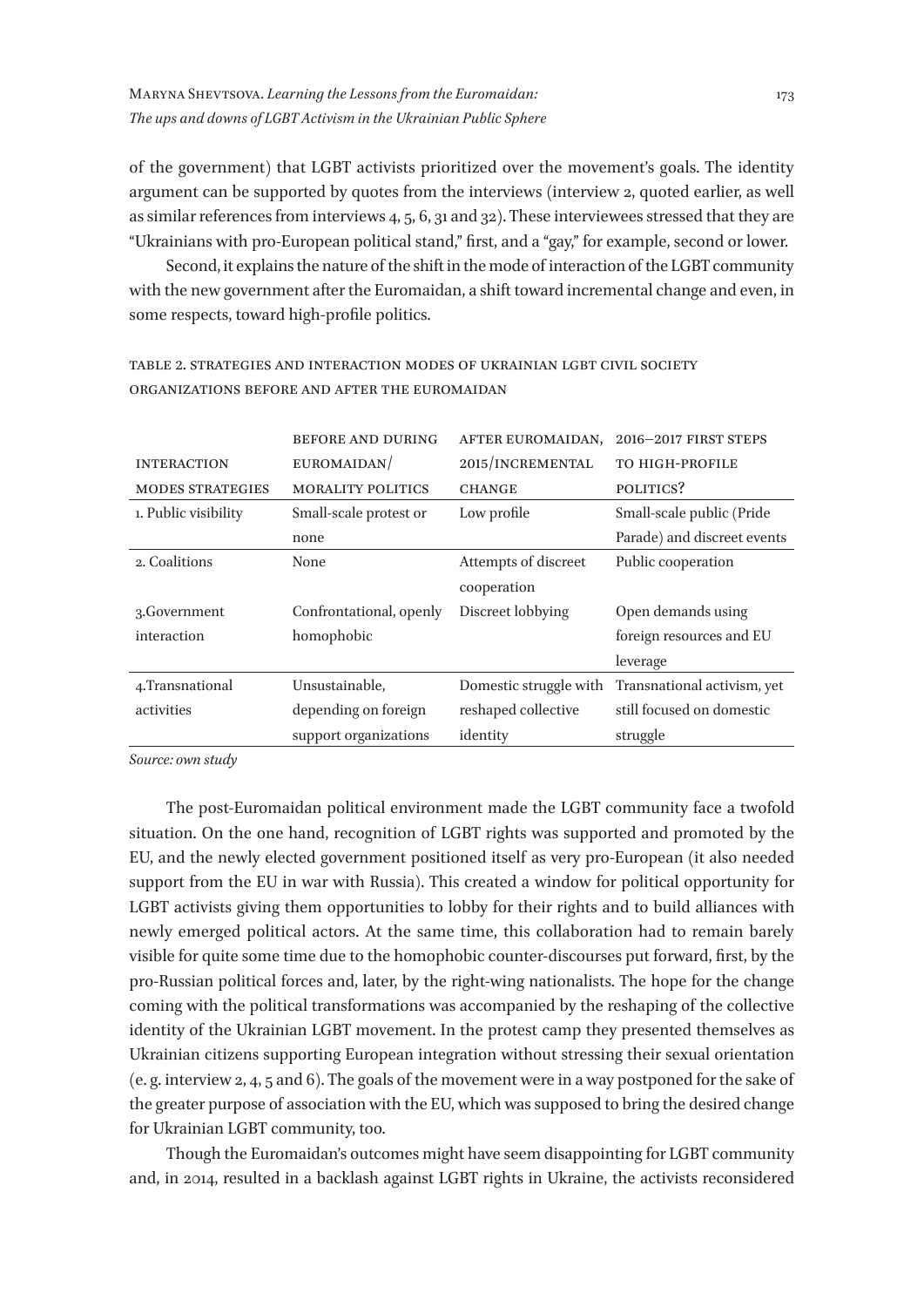their political strategy and managed to use their movement's momentum, shifting first towards the incremental change and later even to the high profile politics interaction mode. This could be seen from growing presence of LGBT activists in Ukrainian state institutions, including parliamentary committees; public interaction between LGBT activists and Ukrainian politicians; and public demands by LGBT activists for legal changes using the EU as the reference point.

Persisting homophobia in the Ukrainian public sphere and the slow implementation of the legal changes introduced in 2015–2016 does not suggest that Ukrainian LGBT civil society has already shifted towards what Holzhacker defines as "high-profile politics interaction." He uses this term to refer to the situation in countries like the Netherlands, where the Pride Parade is openly celebrated, and LGBT people enjoy public visibility and equal civic rights. One can spot, though, the first steps that the LGBT movement in Ukraine is taking toward this interaction mode. Among those are the growing involvement of Ukrainian LGBT activists in transnational activism and their regular participation in international LGBT conferences and forums increasing the presence and representation of Ukrainian LGBT movement across the world. For example, in October 2016, Olena Shevchenko, one of the most prominent Ukrainian LGBT activists, was elected a member of the board of ILGA-Europe, the European Region of the International Lesbian, Gay, Bisexual, Trans and Intersex Association. The ILGA is an international non-governmental umbrella organization bringing together 490 organizations from 45 European countries. The Equality March safely and successfully took place in the centre of Kyiv in 2016 and 2017 with the participation of several MPs. The representatives of major LGBT organizations have been included on parliamentary committees, have spoken in the Parliament, and have become more visible on the national TV and in social media. As this article shows, this became possible due to the growing presence of the EU in the country and the efforts of the civil society using their Euromaidan momentum and employing "European frames and arguments" in their struggles. Still, one must refer to highprofile politics for Ukrainian LGBT activism with significant reservations, as the scale of the public events remains rather small and the visibility of those is limited because of potential violent attacks on the activists from the side of homophobic groups.55

This article's purpose was to analyze the changes in the strategies of Ukrainian LGBT movement from the 1990s until the present and identify the factors that caused the shifts in its political actions. The article applied the interaction framework suggested by Holzhacker to the analysis of developing civil society activism in sphere of LGBT rights. While the framework seems to fit nicely to reflect the dynamics of the movement evolution in last several years, to grasp the nature of the shifts from one interaction mode to another, this article suggests analyzing complex interrelation of both domestic and external factors influencing the movement. Among such factors, the instrumentalization of LGBT issues by pro-Russian groups, the geopolitical conflict Ukraine was involved in, and the further growing approximation with the EU have been important. The events of the Euromaidan were among the factors that triggered transformations within the Ukrainian LGBT community and created room for the change of the political strategies and of the

<sup>55</sup> The annual reports presented by Nash Mir (available in English at http://gay.org.ua/en/blog/ category/situation-of-lgbt-in-ukraine/) regularly highlight persisting attacks by the representatives of right-wing organizations as well as unidentified hooligans on LGBT-related events both in Kyiv and in other major cities of Ukraine where such events take place.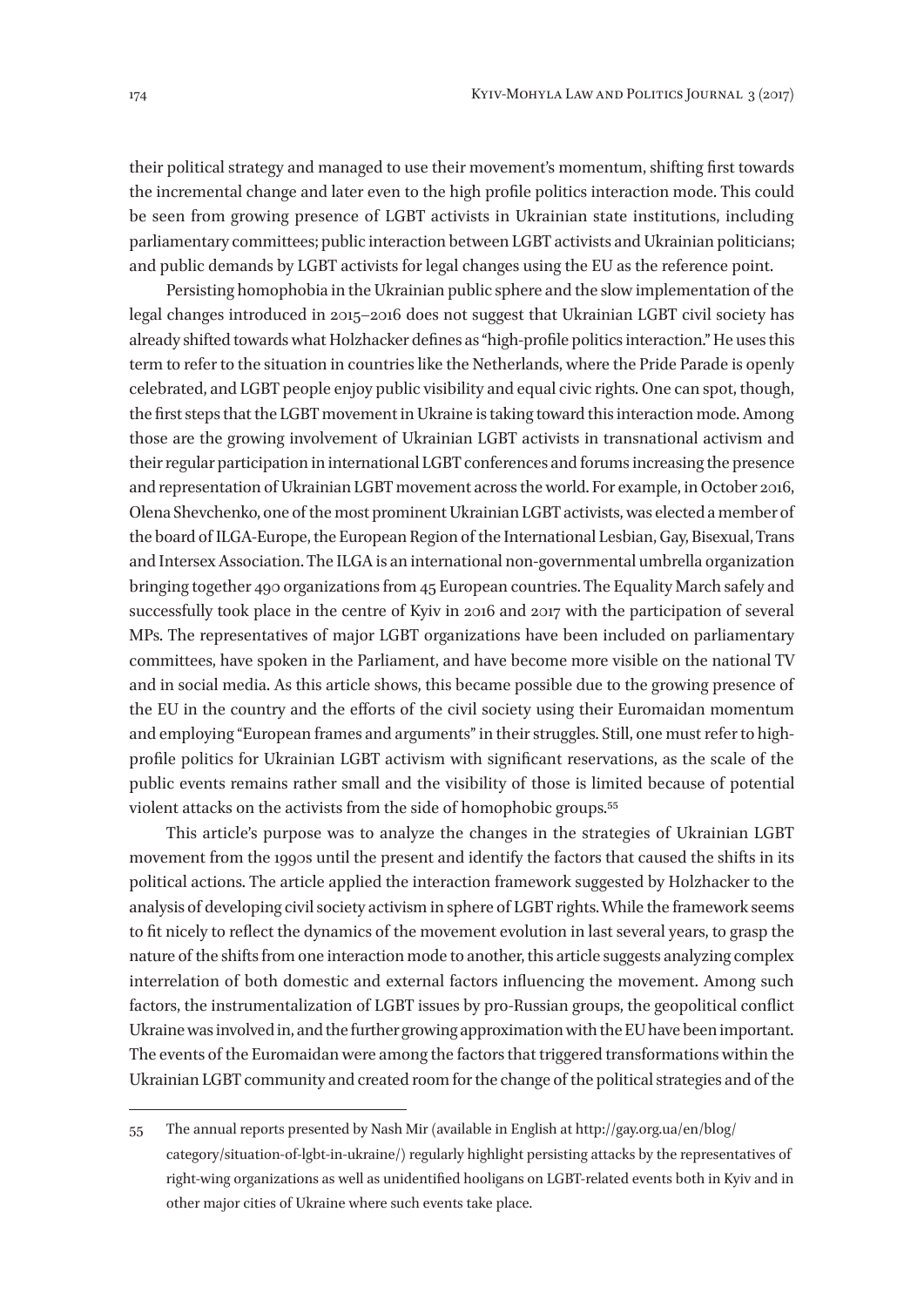political mode of interaction of LGBT movement in Ukrainian public sphere. The complicated geopolitical situation in which Ukraine found itself after the Euromaidan and the domestic political conflict between pro-EU and right-wing nationalist forces led to a backlash against LGBT rights in the country. During this backlash, not only was the topic of the legal change silenced, but also more and more homophobic rhetoric sounded in the domestic public discourses. Yet such a turn created a subsequent feeling of disillusion among the LGBT community, which triggered a new wave of LGBT activism resulting in improved, more effective political strategies. With the growing popularity of pro-European integration attitudes in the country, the LGBT organizations used the EU human rights requirements as an argument and a starting point to lobby their political interests and to build new coalitions. Having further employed new strategies of political activism, namely, media appearances, increased visibility during political events transnational networking, alliances with pro-European politicians, civil society LGBT organizations in Ukraine is now slowly moving towards the next level of the interaction mode that Holzhacker defines as "higher politics."

It is undeniable that the pace of changes for sexual minorities in Ukraine remains slow. Yet one should not forget that only three years ago, the baseless allegation that the EU might demand that Ukraine allow same-sex marriages was presented as a "legitimate" reason not to sign an association agreement with the EU, and supporting publicly LGBT rights was defined as "political suicide." In 2016, not only have the first MPs openly spoken in favor of LGBT rights and marched with LGBT activists, but also the president of the country supported equal rights of LGBT people despite the homophobic attitudes of the population. In other words, the new strategies employed by Ukrainian LGBT civil society activists were chosen to align with current domestic and international political developments, and they seem to have borne tangible results.

One can question, however, how stable these results are. The short time in which the legal and political changes have taken place was not enough for larger scale change of attitudes across the Ukrainian society. The latter would require a transformation of education system, more awareness rising public events, and other long-term measures. While, for now, it is possible to speak of a shift of Ukraine's society toward a more open and inclusive one, it remains to be seen whether the positive dynamics will persist.

#### **Bibliography**

- Ayoub, Phillip M. "Cooperative Transnationalism in Contemporary Europe: Europeanization and Political Opportunities for LGBT Mobilization in the European Union." *European Political Science Review* 5 (2013): 279–310.
- Bernstein, Mary. "Celebration and Suppression: The Strategic Uses of Identity by the Lesbian and Gay Movement." *American Journal of Sociology* 103 (1997): 531–65.
- Cabinet of Ministers of Ukraine. Appendix to the Ordinance of the Cabinet of Ministers of Ukraine as of 23.11.2015 no 1393-p. Plan of the measures for realization of National Strategy in the sphere of human rights in the period till 2020. (2015, November 23). Accessed February 28, 2017. http://www.kmu.gov.ua/control/uk/cardnpd?docid=248740679.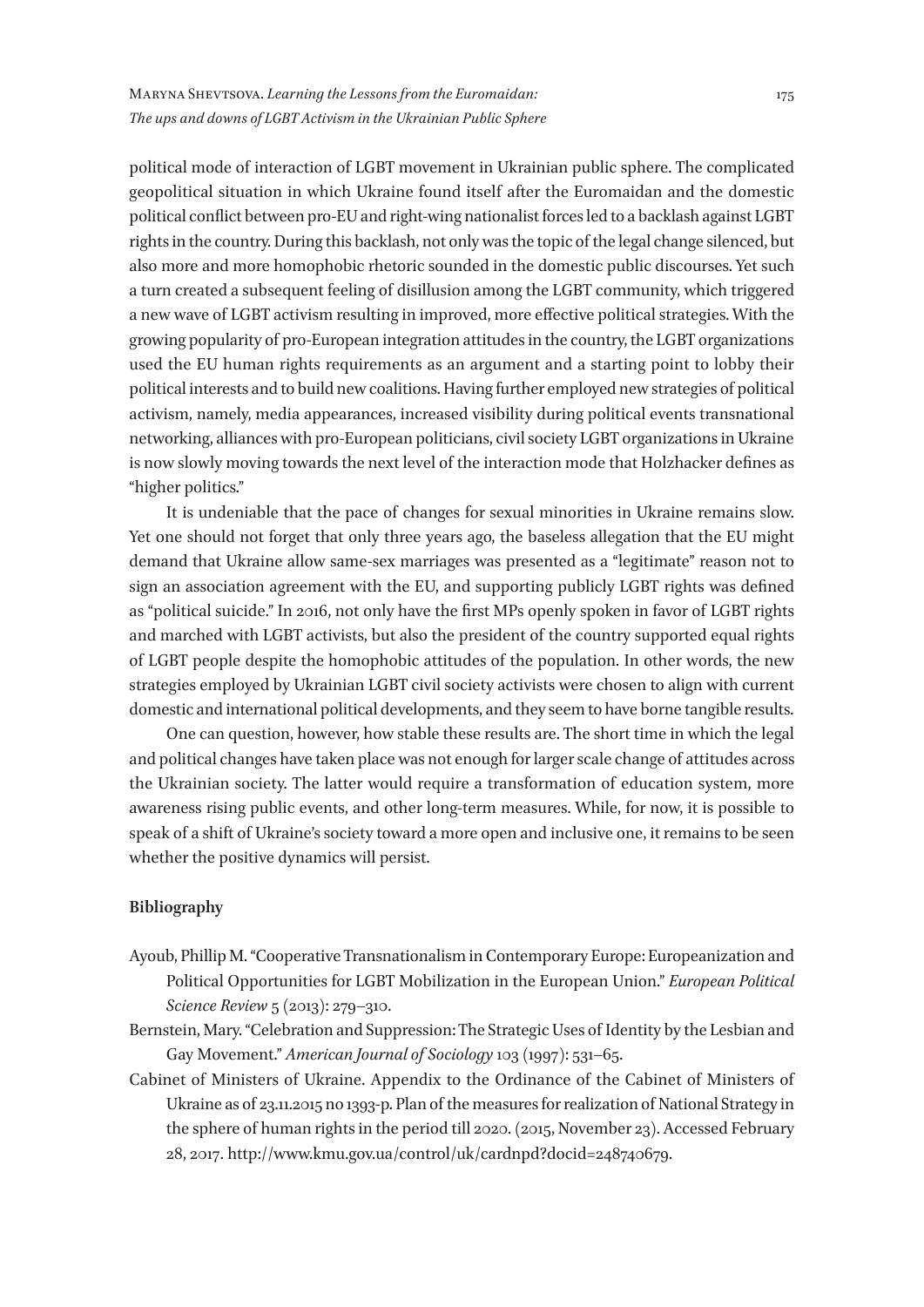- Cabinet of Ministers of Ukraine. Appendix to the Ordinance of the Cabinet of Ministers of Ukraine as of 16.02.2016 no 2/02–16. Plan of the Measures for Realization of National Strategy in the Sphere of Human Rights in the Period till 2020 (2016, February).
- Chabot, Sean, and Jan Willem Duyvendak. "Globalization and Transnational Diffusion between Social Movements: Reconceptualizing the Dissemination of the Gandhian Repertoire and the 'Coming Out' Routine." *Theory and Society* 31 (2002): 697–740.
- Currier, Ashley McAllister. "The Visibility of Sexual Minority Movement Organizations in Namibia and South Africa." (PhD diss., University of Pittsburgh, 2007).
- Della Porta, Donatella, and Manuela Caiani. "Europeanization from Below? Social Movements and Europe." *Mobilization* 12.1 (2007): 1–20.
- Della Porta, Donatella, and Mario Diani. *Social Movements. An Introduction.* Oxford, UK: Blackwell Publishing, 2006.
- Edwards, Bob, and John D. McCarthy. "Strategy Matters: The Contingent Value of Social Capital in the Survival of Local Social Movement Organizations." *Social Forces* 83.2 (2004): 621–52.
- Gay Alliance of Ukraine. "Evrorevolutsiia v Ukraine: rol i uchastiie LGBT [Eurorevolution in Ukraine: Role and Participation of LGBT]." July 2013. Accessed February 28, 2017. http:// upogau.org/ru/ourview/ourview\_590.html.
- Gay Alliance of Ukraine. "Zaiavlenie v sviazi s ocherednoi popytkoi ispolzovaniia LGBT dlia diskreditatsii Evromaidana [Declaration Related to One More Attempt to Use LGBT to Discredit Euromaidan)." December 2013. Accessed February 28, 2017. http://upogau.org/ ru/inform/uanews/uanews\_638.html.
- Gay Alliance of Ukraine. "Mer Kieva Vitalii Klichko prizval ne provodit 'Marsh Ravenstva' za prava LGBT [The Mayor of Kyiv Vitalii Klychko Called for not Organizing 'Equality March' for LGBT Rights]." June 2014. Accessed February 28, 2017. http://upogau.org/ru/inform/ uanews/uanews\_2316.html.
- Holzhacker, Ronald L. "National and Transnational Strategies of LGBT Civil Society Organizations in Different Political Environments: Modes of Interaction in Western and Eastern Europe for Equality." *Comparative European Politics* 10 (2010): 1–25.
- Jasper, James M. *The Art of Moral Protest: Culture, Biography, and Creativity in Social Movements.* Chicago: University of Chicago Press, 1997.
- Jasper, James M. "A Strategic Approach to Collective Action: Looking for Agency in Social Movement Choices." *Mobilization* 9.1 (2004): 1–16.
- Jasper, James M. "From Macro Opportunities to Micro Mechanisms." In *Contention in Context*, ed. J. Goodwin and J. M. Jasper. Stanford: Stanford University Press, 2012.
- Jasper, James M. "¿De la estructura a la acción? La teoría de los movimientos sociales después de los grandes paradigmas." *Sociologica* 27.75 (2012): 7–48.
- Lavryk, Denys. "Gomofobiia v Ukraini: tendentsii postmaidannoho perіodu [Homophobia in Ukraine: Post-Maidan Trends]." Commons: *Journal of Social Criticism*.May 18, 2015. Accessed December 21, 2017. http://commons.com.ua/gomofobiya-v-ukrayini/.
- Martsenyuk, Tamara. "LGBT Dvizhenie v Ukraine: 10 let spustia (LGBT Movement in Ukraine: 10 years after)". *Gendernye issledovaniya* (2010): 20–21. http://www.gender.univer.kharkov. ua/gurnal/20–21/07.pdf.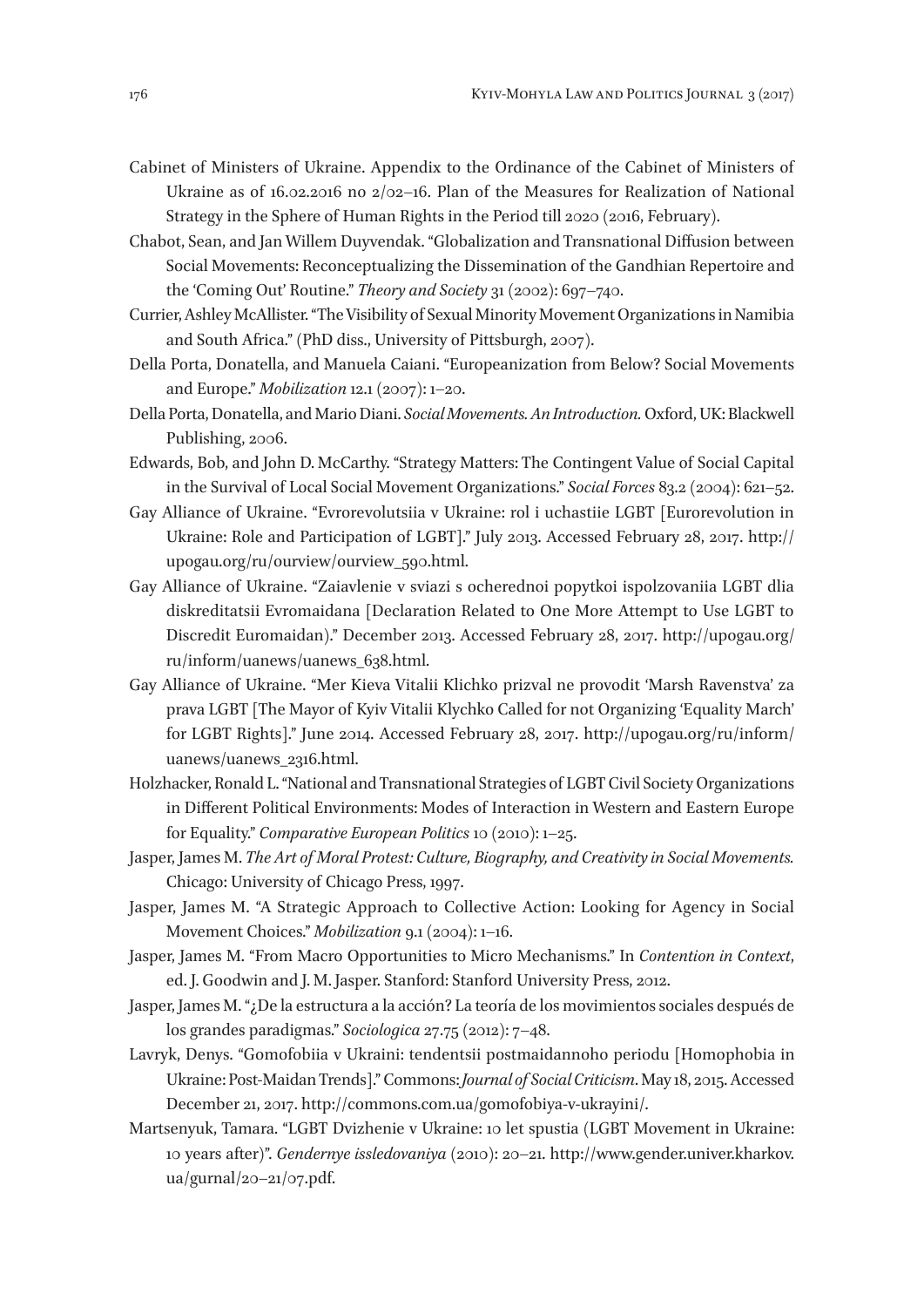- Miller, Christopher. "Ukraine's president voices LGBT support in a first for the country". *Mashable. com.* (2015, June 5). Accessed 28 February 2017. http://mashable.com/2015/06/05/ukrainesporoshenko-supports-pride-parade-in-kiev/#TMzlM479XZq3.
- Nash Mir. Summary Report on implementation of Recommendation CM/Rec(2010)5 of the Committee of Ministers of the Ministers of the Council of Europe on measures to combat discrimination on grounds of sexual orientation or gender identity by Ukraine. (2012) http://www.gay.org.ua/publications/report2012-e.pdf.
- Nash Mir. 2014. History. Accessed November 1, 2017. http://www.gay.org.ua/en\_content. php?type=55484292.
- National LGBT-portal of Ukraine. "Svitlana Zalishchuk pidtrymala provedennya u Kyievi gaypraidu [Svitlana Zalishchuk Supported Gay Pride in Kyiv]." June 2015. Accessed February 27, 2017. https://lgbt.org.ua/news/show\_2853/.
- Nepstad, Sharon Erickson, and Stellan Vinthagen. "Strategic Choices in Cross-National Movements: A Comparison of the Swedish and British Plowshares Movement." In *Strategies for Social Change*, edited by Gregory Maney, Rachel Kutz-Flamenbaum, Deana Rohlinger, and Jeff Goodwin, 263–84. Minneapolis: University of Minnesota Press, 2012.
- Palmberg, Mai. "Emerging Visibility of Gays and Lesbians in Southern Africa." In *The Global Emergence of Gay and Lesbian Politics: National Imprints of a Worldwide Movement*, edited by Barry D. Adam, Jan Willem Duyvendak, and André Krouwel, 266–02. Philadelphia, PA: Temple University Press, 1999.
- Polletta, Francesca and James M. Jasper. "Collective Identity and Social Movements." *Annual Review in Sociology* 27 (2001): 283–305.
- Rossi, Federiko M. "Conceptualizing Strategy Making in a historical and Collective Perspective". In *Social Movements Dynamics. New Perspectives on Theory and Research from Latin America,*  edited by Rossi, Federiko M. and Marisa von Bülow, 15–42. London and New York: Routledge, 2016.
- Sheremet, Sviatoslav. "Rano ili pozdno otkrytyie LGBT vo vlasti poyavyatsya [Earlier or later we will have open LGBT people in power]," interview by Kolia Kamufliazh, Gay Alliance, December 17, 2014. Accessed December 21, 2017. http://upogau.org/ru/ourview/ourview\_1756.html.
- Sheremet, Sviatoslav. "Skazali "A"—nado govorit' i "B": posle Evrorevolutsionirovniia nado Evroprogressirovat'" (You have said "A", you have to say "B": after Eurorevolution should come Europrogress). *Blogs. Korrespondent.Net.* June 3, 2015, Accessed December 21, 2017. http://blogs.korrespondent.net/blog/politics/3522701/.
- Shevchenko, Inna. "Kyiv Pride 2016: Why are Ukraine's Politicians Silent on Attacks against LGBT People?" *International Business Times.* June 11, 2016, Accessed December 21, 2017 http:// www.ibtimes.co.uk/kiev-pride‑2016-why-are-ukraines-politicians-silent-attacks-againstlgbt-people‑1564830.
- Slootmaeckers, Koen, and Helen Touquet. "Old Habits Die Hard? The Western Balkans and the Europeanization of LGBT Rights'. Paper presented at the 20th International Conference of Europeanists (Amsterdam, June 25–27, 2013).
- Smithey, Lee A. "Social Movement Strategy, Tactics, and Collective Identity." *Sociology Compass* 3.4 (2009): 658–71.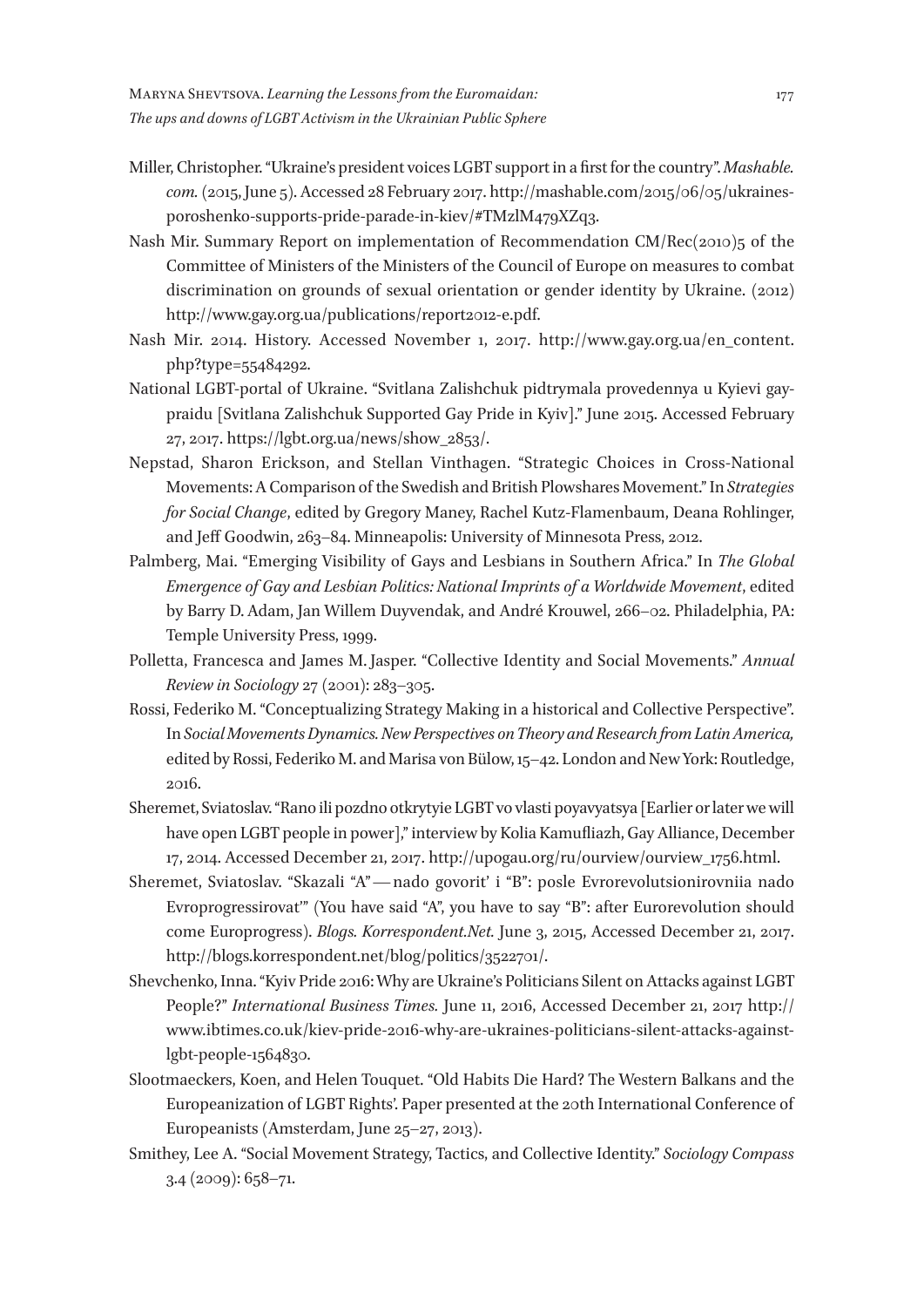- Tarrow, Sidney. *Power in Movement. Social Movements and Contentious Politics*. Cambridge: Cambridge University Press, 1994.
- Taylor, Verta, and Nella Van Dyke. "Get up, Stand up": Tactical Repertoires of Social Movements." In *The Blackwell Companion to Social Movement,* edited by Snow, David A., Sarah A. Soule, and Hanspeter Kriesi, 262–93. Malden, Oxford, Carlton: Blackwell Publishing Ltd, 2004.
- Ukrainskii Vybor. "Ukrainskii Vybor piketiroval predstavitelstvo YeS v Ukraine [Ukrainian Choice Protested against EU Delegation to Ukraine]." October 21, 2013. http://vybor.ua/news/ ukrainskiy\_vybor\_piketiroval\_predstavitelstvo\_es\_v\_ukraine.html.
- Ukrlife.TV. "Session of Verkhovna Rada Committee on Human Rights, National Minorities and Interethnic Relations." December 11, 2015. Accessed December 21, 2017. https://www. youtube.com/watch?v=dkjLTm28pPQ.
- Williams, Matthias, and Natalia Zinets. "Prize from West after mostly Peaceful Kyiv Pride March." *Reuters*, June 12, 2016. Accessed December 21, 2017. http://www.reuters.com/article/usukraine-pride-parade-idUSKCN 0YY 0FD.

#### 1

**Maryna Shevtsova** holds PhD in Political science from the Humboldt University, Berlin. Her doctoral thesis analyzes the processes of Europeanization and promotion of LGBT rights as "European" norms in the EU Neighborhood. She also holds PhD in Economics from Dnepropetrovsk National University, Dnipro, Ukraine and MA in Gender studies from Central European University, Budapest, Hungary. Maryna Shevtsova is an associate at Ukraine Democracy Initiative and Senior Adjunct Fellow at the Institute for Euro-Atlantic Cooperation (IEAC), Kyiv, Ukraine. Since November 2017, she works as Project Manager at TERGO, LGBT parents' initiative.

|                            |                                                                             | NAME AND POSITION OF  |                                  |
|----------------------------|-----------------------------------------------------------------------------|-----------------------|----------------------------------|
| N <sub>O</sub>             | <b>ORGANIZATION</b>                                                         | PERSON(S) INTERVIEWED | DATE AND LOCATION                |
| KYIV, UKRAINE, AUGUST 2014 |                                                                             |                       |                                  |
| Interview <sub>1</sub>     | NGO dealing with human<br>rights and democratization<br>issues, Kyiv office | Program coordinator   | August 21, 2014                  |
| Interview 2                | Ukrainian LGBT CSO #1                                                       | Director              | August 22, 2014<br>Kyiv, Ukraine |

#### **Appendix 1: List of the Interviews (ordered chronologically) 56**

<sup>56</sup> For the purpose of keeping confidentiality, most of the interviews are anonymized.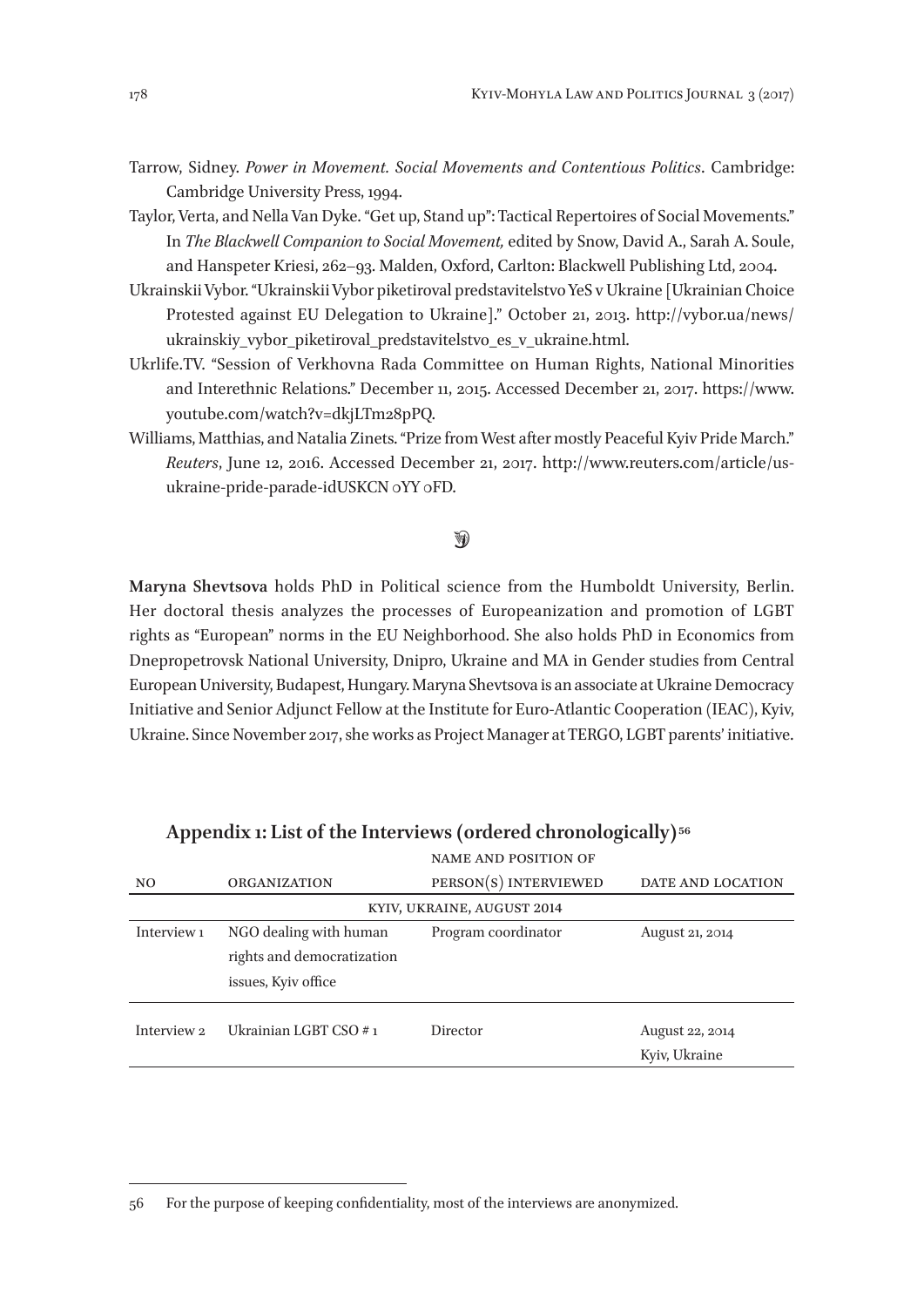| Interview 3                         | Ukrainian LGBT CSO #2                            | Director<br>Project Manager<br>LGBT activist, former volunteer<br>of the organization | August 23, 2014<br>Kyiv, Ukraine |  |
|-------------------------------------|--------------------------------------------------|---------------------------------------------------------------------------------------|----------------------------------|--|
| Interview 4                         |                                                  | August 23,2014                                                                        |                                  |  |
|                                     |                                                  | Kyiv, Ukraine                                                                         |                                  |  |
| Interview <sub>5</sub>              |                                                  | August 24, 014                                                                        |                                  |  |
|                                     |                                                  | Kyiv, Ukraine                                                                         |                                  |  |
| Interview 6,7                       |                                                  | LGBT activists, members of the                                                        | August 25, 2014                  |  |
| (together)                          |                                                  | organization committee of Kyiv                                                        | Kyiv, Ukraine                    |  |
|                                     |                                                  | Pride Week in 2014 and 2015                                                           |                                  |  |
| Interview 8                         |                                                  | LGBT activist, expert at UNDP                                                         | August 25, 2014                  |  |
|                                     |                                                  | program                                                                               | Kyiv, Ukraine                    |  |
|                                     |                                                  | BRUSSELS, BELGIUM, FEBRUARY 2015                                                      |                                  |  |
| Interview 9                         | European Parliament's                            | Evert Jacobsen,                                                                       | February 6,2015                  |  |
|                                     | Intergroup on LGBT Rights                        | Secretary                                                                             | Brussels, Belgium                |  |
| Interview 10                        | ILGA-Europe                                      | Lilit Poghosyan,                                                                      | February 10, 2015                |  |
|                                     |                                                  | Senior Programs and Policy                                                            | Brussels, Belgium                |  |
|                                     |                                                  | Officer                                                                               |                                  |  |
| Interview 11                        | <b>European Commission</b>                       | Linda Ravo,                                                                           | February 11, 2015                |  |
|                                     | Director-General for Justice                     | Legal and policy officer                                                              | Brussels, Belgium                |  |
|                                     | and Consumers                                    |                                                                                       |                                  |  |
|                                     | Unit $C_1$ —Fundamental rights                   |                                                                                       |                                  |  |
|                                     | and rights of the child                          |                                                                                       |                                  |  |
| Interview 12                        | EQUINET-European Network Anne Gaspard,           |                                                                                       | December 12, 2015                |  |
|                                     | of Equality Bodies                               | <b>Executive Director</b>                                                             | Brussels, Belgium                |  |
| KYIV AND DNIPRO, UKRAINE, JUNE 2015 |                                                  |                                                                                       |                                  |  |
| Interview <sub>13</sub>             | European Union Delegation Stanislav Topolnytskii |                                                                                       | June 8, 2015                     |  |
|                                     | to Ukraine                                       | Sector Manager, Civil Society and                                                     | Kyiv, Ukraine                    |  |
|                                     |                                                  | Human Rights                                                                          |                                  |  |
| Interview 14                        |                                                  | European Union Delegation Juan Manuel Vilaplana Lopez,                                | June 8, 2015                     |  |
|                                     | to Ukraine                                       | Advisor on Political Affairs                                                          | Kyiv, Ukraine                    |  |
| Interview <sub>15</sub>             |                                                  | Intern                                                                                | June 9, 2015                     |  |
|                                     |                                                  |                                                                                       | Kyiv, Ukraine                    |  |
|                                     |                                                  |                                                                                       |                                  |  |
| Interview 16                        | Kyiv Pride Forum                                 | Feminist and LGBT movement                                                            | June 10, 2015                    |  |
|                                     |                                                  | activist, gender researcher, co-<br>organizer                                         | Kyiv, Ukraine                    |  |